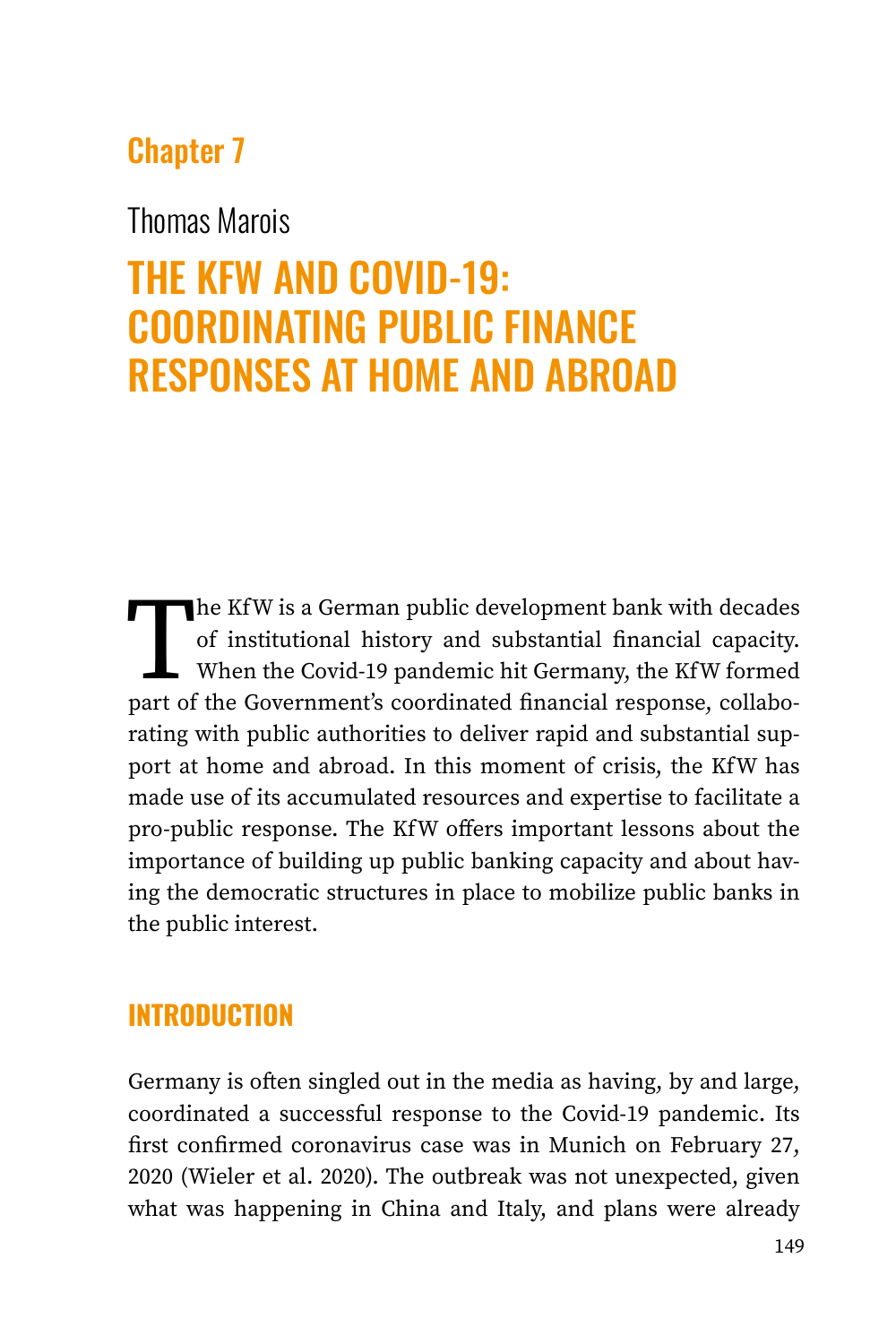underway to begin dealing with the novel virus threat. By the end of February, Germany reported 26 confirmed cases, and travellers from high-risk countries like China and Italy were required to provide contact details. Over the next month or so, gatherings of more than 1,000 people were banned, EU borders were closed to non-EU citizens, and anyone coming into Germany was required to quarantine for 14 days. Between mid-March and mid-April 2020, confirmed Covid-19 cases spiked, peaking at just over 6,000 a day (a number well below other EU peaks) before falling to less than 1,000 per day by late April and early May.

According to German health experts, ample and effective public health authority capacity and facilities underpinned the country's coordinated strategy of *prevent* (through data, analysis and crisis management), *detect* (through scaled up testing), *contain* (particularly by limiting transmission to long-term care facilities) and *treat* (made possible because of existing hospital and intensive care unit (ICU) capacity and because healthcare workers had adequate protective equipment) (Wieler et al. 2020). Germany also reached out and collaborated with France, Italy and the Netherlands to pre-order 300 million doses of an in-development Covid-19 vaccine (Varagur 2020). In consequence, most Germans look favourably on the Government's coordinated response. According to one survey, over 70% of respondents stated that "Berlin's coronavirus policies were 'more democratic than undemocratic, more fair than unfair, more competent than incompetent'" (Rahn 2020). Indeed, one gets the sense that in German state authorities put the public interest first in how it sought to manage the Covid-19 crisis.

Having managed the immediate health crisis, however, is by no means the same as averting the economic crisis. As is the case everywhere, the German economy and people's livelihoods were dramatically and suddenly impacted by the lockdown measures designed to contain the spread of Covid-19. In response, two supplementary budgets were penned authorizing additional fiscal spending of €156 billion (4.9% of Germany's Gross Domestic Product – GDP) in March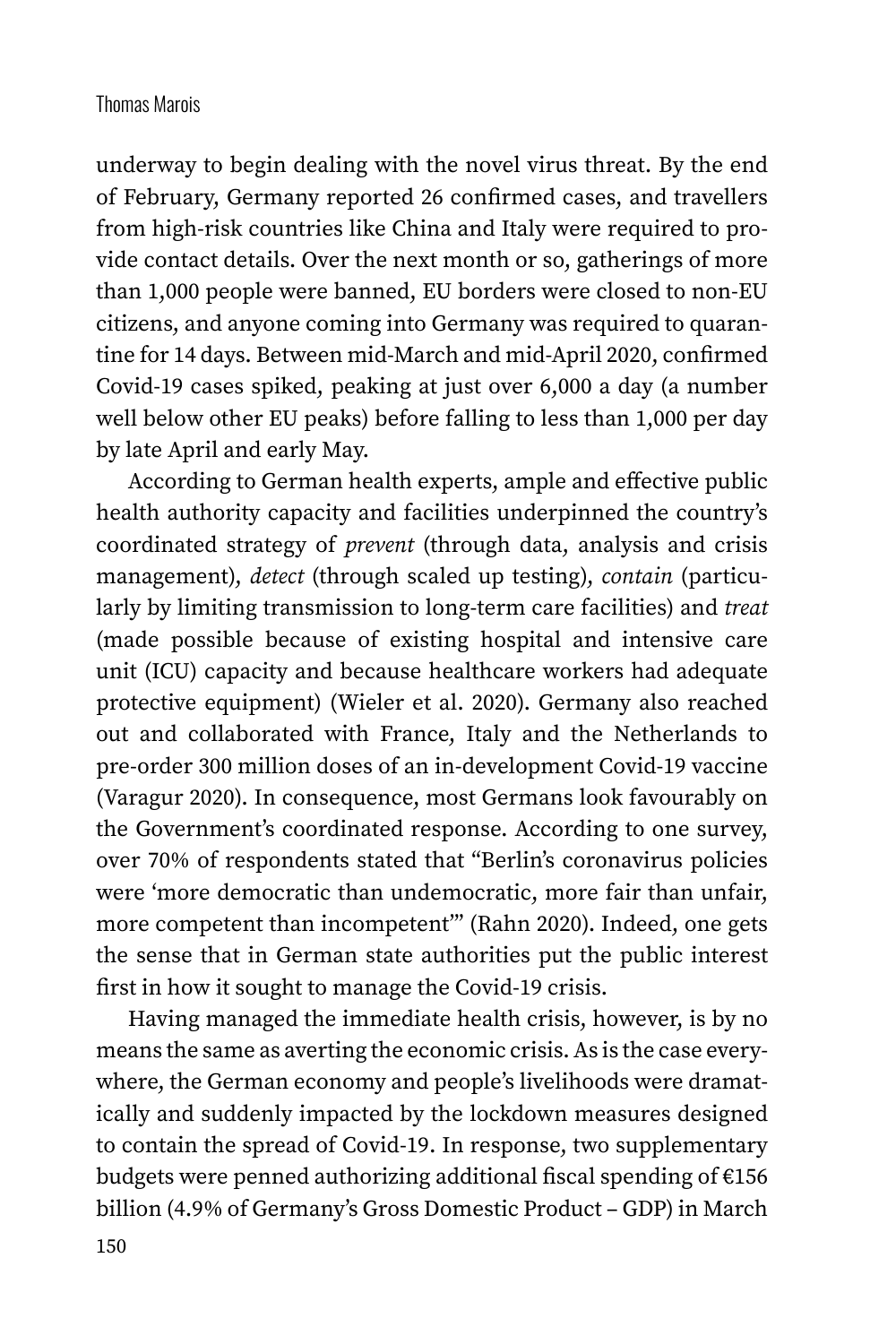2020 and another €130 billion (4% of GDP) in June 2020 (IMF 2020). The Government funds were (and are) destined for healthcare provisioning, vaccine research, financial supports for students, workers and families, grants for small businesses and the self-employed, and expanded unemployment benefits. The Government funds also provided for various bank credit guarantees, as well as green investment and digitalization subsidies to support economic stabilization and recovery. Within this flurry of economic crisis and public finance responses, the German public bank, the KfW, has assumed a central role in Covid-19 crisis recovery, both at home and abroad.

# THE KFW AS A DYNAMIC PUBLIC BANK

The KfW (Kreditanstalt für Wiederaufbau, or 'Credit Institute for Reconstruction') is a public development bank (or 'promotional' bank in EU terminology). It was founded in a time of crisis, in 1948, as an institutional vessel meant to manage post-World War II reconstruction funds coming to Germany via the US Marshall Plan (hence, 'reconstruction' in its name). Over the decades, the KfW has expanded significantly and evolved dynamically (Marois forthcoming). As a development bank, it does not maintain a branch network (as it does not accept personal deposits) but it has acquired a network of 80 offices within Germany and around the world. It had 6,705 employees in 2019.

Housed in a high-income advanced capitalist European country, the KfW has grown to be one of the world's largest public banks (Hubert and Cochrane 2013; Moslener et al. 2018). According to Orbis BankFocus, an online database for all banking institutions, the KfW had assets totaling US\$569 billion in 2019. This makes the KfW the 89th largest bank in the world, out of some 32,000 public and private institutions, and the  $15<sup>th</sup>$  largest public bank, out of 910 public institutions, with more than twice the total assets of the World Bank.

Unlike the overwhelming majority of private banks around the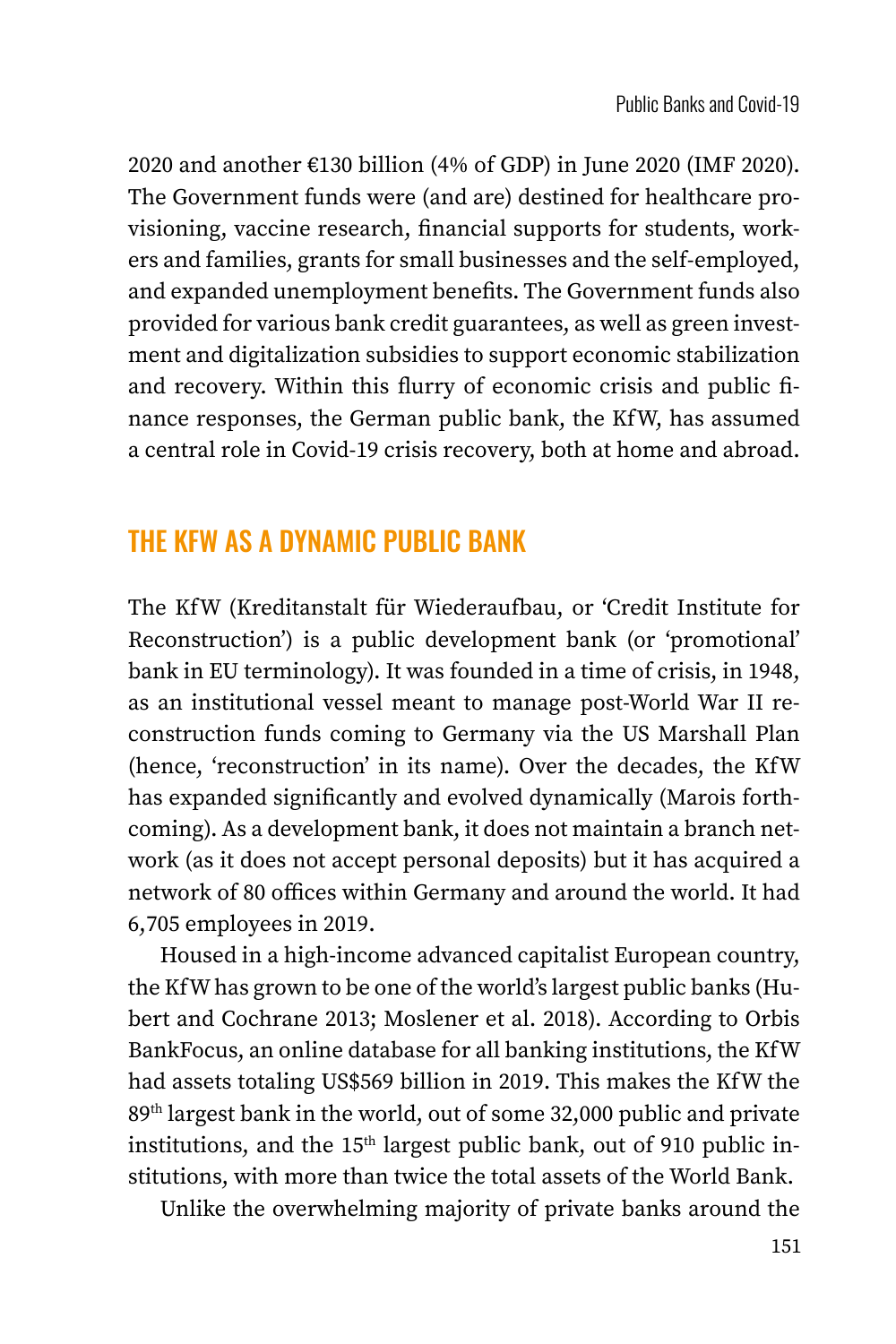world, the KfW is by mandate not a profit-maximizing bank. That is, it has not built up its current mass of public financial capital by ruthlessly pursuing financial returns, as so many of the so-called too-big-to-fail corporate banks have done. This does not mean it is a loss-making bank. The KfW has an average return on assets (ROAA) of 0.35% (between 2012 and 2019) (whereas many private banks average 1-2% ROAA). In turn, this netted the KfW an annual average profit of US\$2.10 billion over this same period, which are then recycled back into the bank's reserves to be used for further lending (Marois forthcoming). The point is that public policy and political direction, not profit maximization, are at the core of the bank's institutional persistence and functional orientation (Deeg 1999; Naqvi et al. 2018). In the words of one KfW Regional Manager, the rationale of public banks are to do 'public tasks' (confidential interview, online, October 12, 2020). Despite *not* being oriented towards profit-making, neoclassical economists and neoliberal advocates nonetheless (absurdly) insist on assessing public banks on how their profitability levels stand up against other profit-maximizing private banks (see La Porta et al. 2002). For those knowledgeable about the public banking sector, this ideological grafting of private accumulation logics onto all public banks, regardless of context, is nonsensical (Schmit et al. 2011, 104):

This wide range of underlying economic rationales [of public financial institutions in Europe] renders meaningless most performance-based analyses of public sector banks, since all that such analyses measure is financial performance (which presupposes the overriding aim of profit maximisation), neglecting all other kinds of objectives pursued by public financial institutions.

There are other ways of operating than according to private performance measures. In this the KfW is a decidedly 'public' and 'dynamic' bank, both quantitatively and qualitatively. It is firmly sit-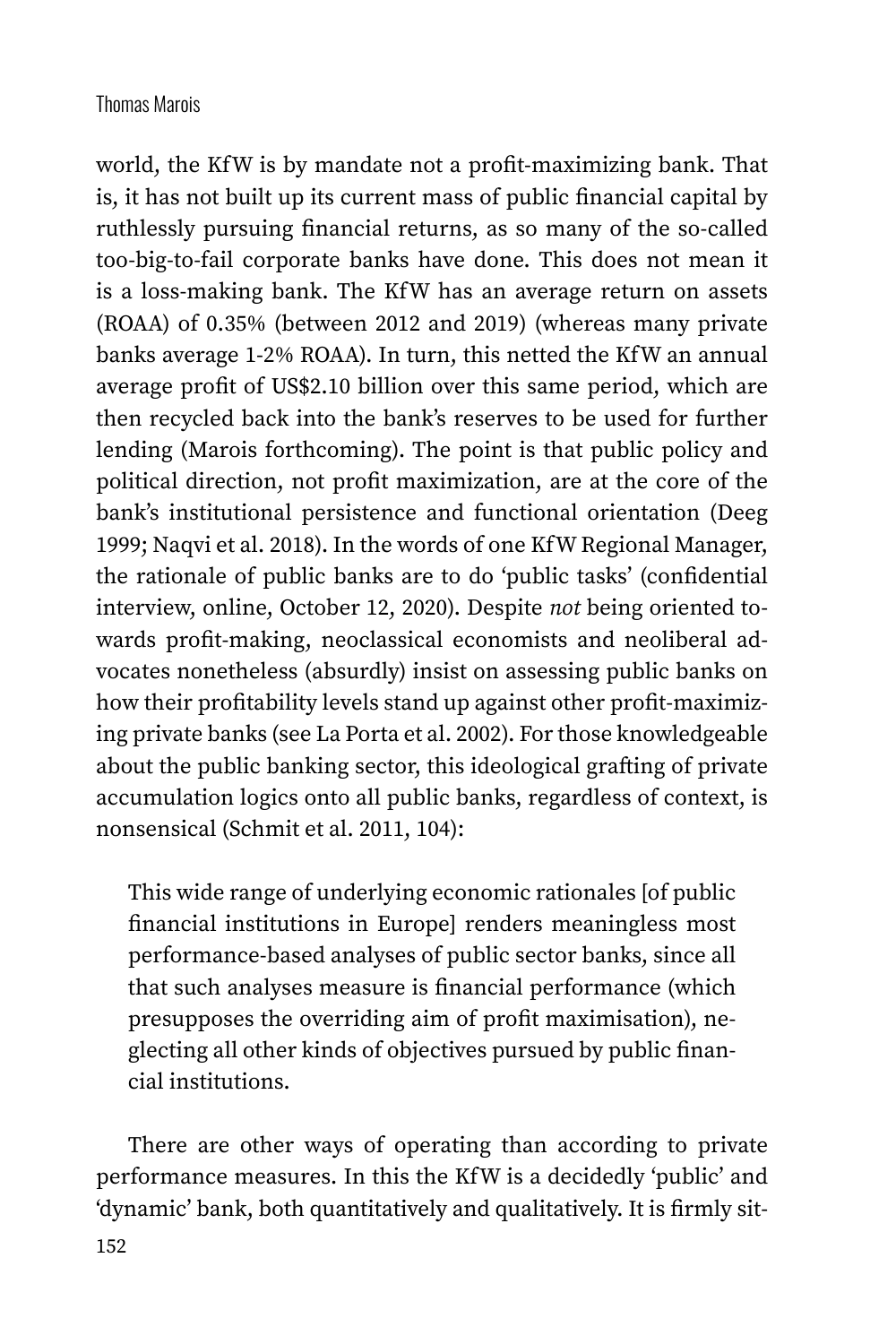uated within the German public sphere, being legally owned by the Federal Republic of Germany (80%) and by the federal states (20%). At the same time, the KfW is run according to public law, not private (specifically, the *Law Concerning KfW*). The public purpose of the KfW is represented in its mandate, which is to provide for the "sustainable improvement of the economic, social, and ecological conditions of people's lives". This mandate and the bank's operations are mediated by German Government ministries and their political priorities and by the bank's own governing Board, which together constitute a representative democratic form of institutional governance (see Hubert and Cochrane 2013; Marois 2017). Importantly, KfW's Board is broad-based and legally-defined. By law, the Board has 37 members: it is co-chaired by the Federal Ministers of Finance and Economic Affairs and Energy in rotation plus 35 further members drawn from German society. These include 14 appointments divided between the German Bundestag (Lower House) and Bundesrat (Upper House) and five more federal government ministers. The mortgage banks, savings banks, cooperative banks, commercial banks and business credit institutions each have a representative on the KfW Board, as do German municipalities, agriculture, crafts, trade and housing associations. The KfW Board membership is rounded off by representatives from four trade unions and two from industry.

As the KfW is located within the German public sphere, it can be shielded from direct exposure to market-based and financialized operational imperatives. A key element to this market shielding is the German state's formal guarantee of the KfW's stability, which translates into a very strong credit rating as the likelihood of default on monies borrowed is seen as remote by market actors (S&P AAA). This helps the KfW enjoy preferential access to global financial markets and receive the lowest possible interest rates. In the current low rate environment, this can mean borrowing near, at and even below 0% interest rates (that is, the KfW has borrowed long-term debt with negative yields) (Ramnarayan 2019). Indeed, KfW govern-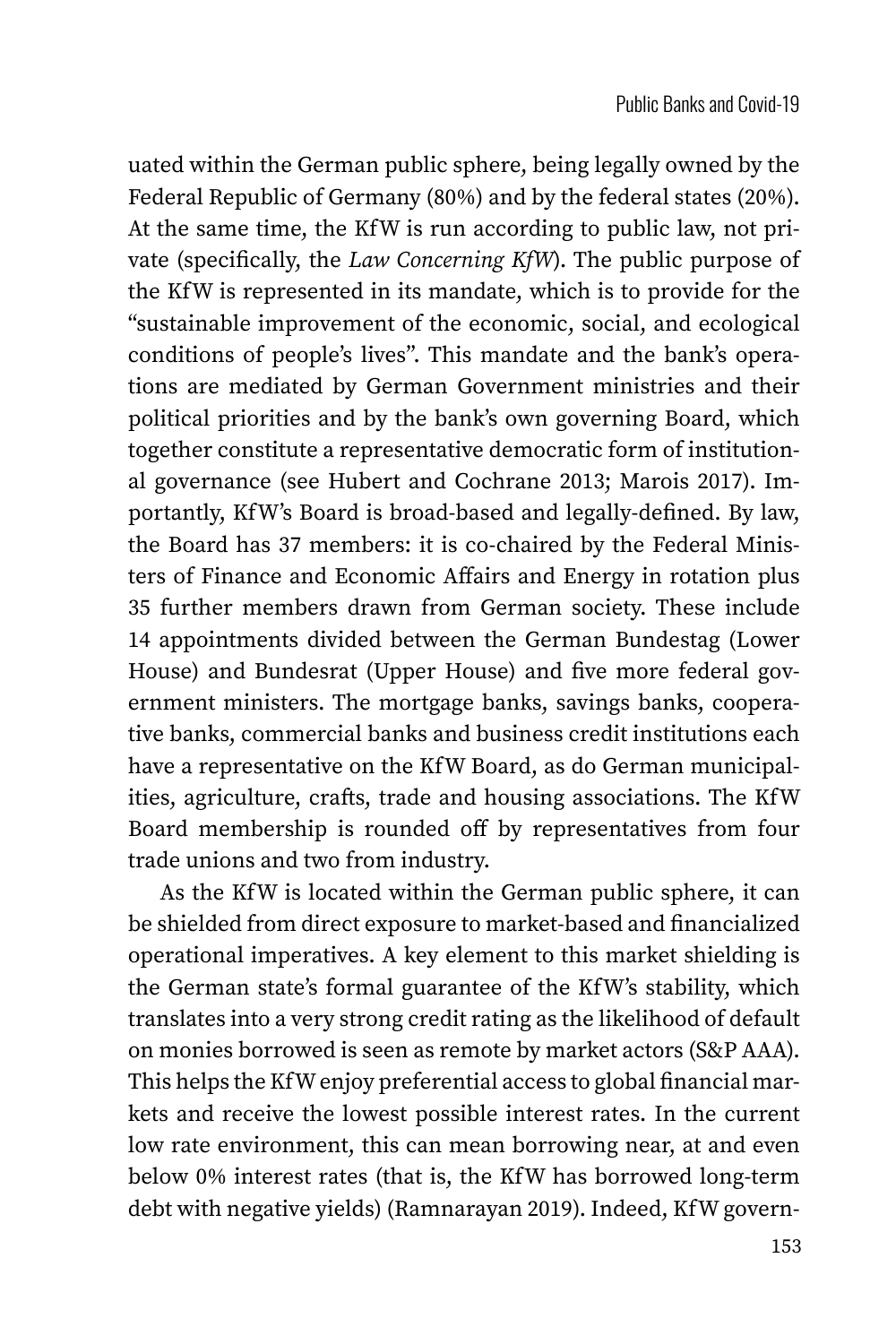ment-backed debt is often regarded as a proxy for German 'bunds' (government bonds). This is important as most incoming sources of KfW capital now come via bond issuances in global markets (in addition to the year-on-year build up of retained earnings) (Naqvi et al. 2018, 681-82; KfW 2019, 12-13). As part of its public mandate, the KfW then passes on such financial advantages through the public sphere to its mandated 'promotional' lending. The spread between what the rate KfW borrows at and lends at is determined both by mandated lending programmes and by the need to be financially 'sustainable' (that is, to cover operating costs and lending losses).

In its more than seven decades of operation, the KfW has been anything but a static financial institution. In its first decades of operation, it moved beyond its initial post-World War II reconstruction role to involve itself in foreign aid operations and to situate itself as a cornerstone of German domestic and export-oriented industrialization, particularly by supporting small- and medium-sized enterprises (SMEs) (Deeg 1999; Moslener et al. 2018). The KfW would go on to play a central role in German reunification and acquire a catalytic hand in German energy transition.

None of these institutional changes come without challenges, conflict and contradictions (Marois forthcoming). On the one hand, for example, KfW industrial lending has grown significantly and has been geared towards accelerating domestic growth, thus underpinning German economic expansionism (Naqvi et al. 2018). On the other hand, German society is increasingly conscious of the environmental impacts of endless industrial growth, demanding that the KfW be more 'green' and ensure reductions in carbon emissions (*cf.* Angel 2017; Paul 2018). The KfW attempts to balance these often-competing demands. Currently, about 40% of all lending helps to reduce carbon (although 60% continues to carbonize the environment) (KfW 2017, 2; KfW 2019, 3). In recognition of such 'green' changes, however incomplete, the KfW is seen as an industry leader in environmental financing (Ervine 2018, 149-51). Still, at times KfW operations have caused controversy, including over costly subsidies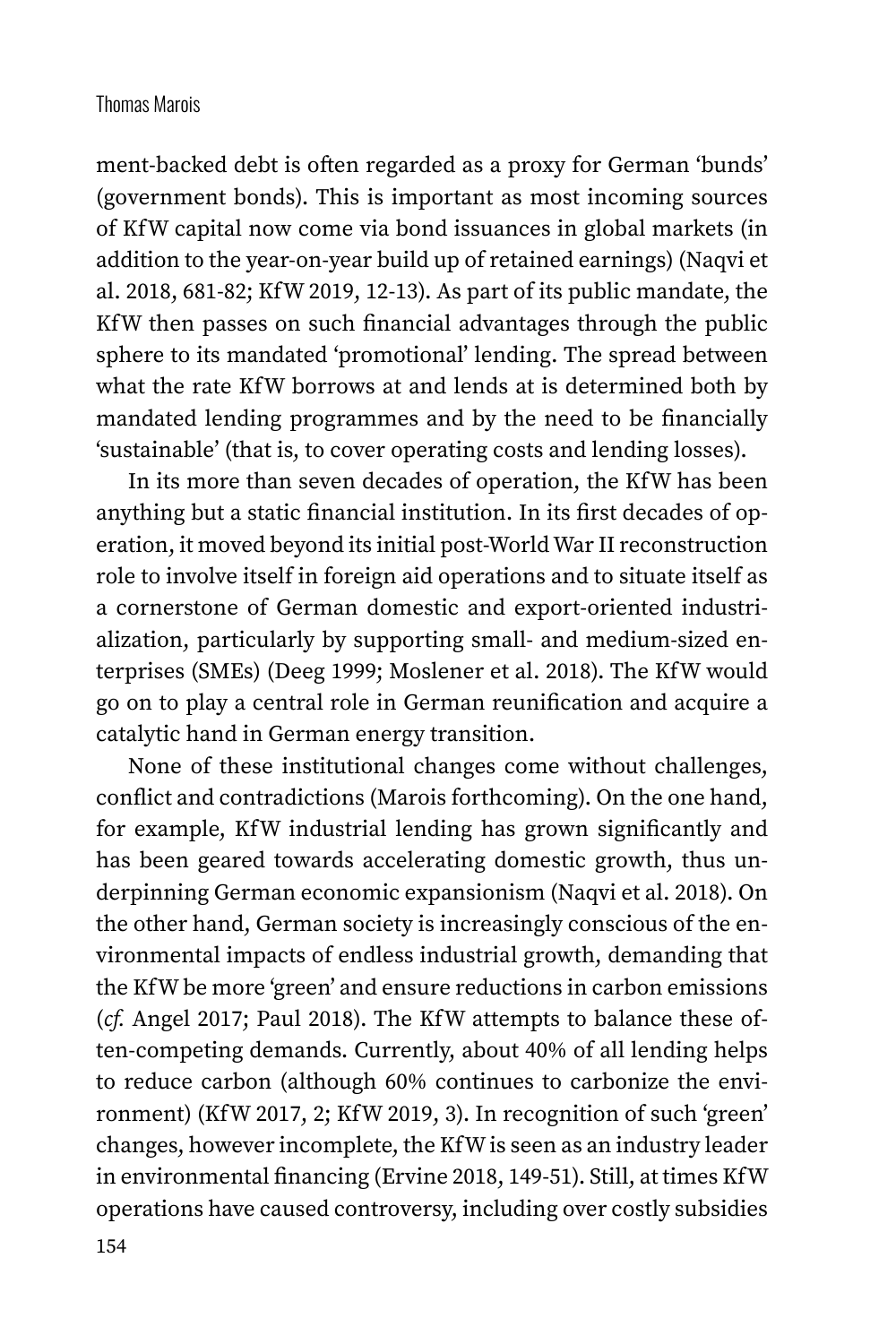(as with its early promotions of solar panels for households) or in the operational mismanagement of its subsidiaries (such as the IKB financial scandal in 2008). No one should ever suggest that public banking is easy or that it should not be constantly held to account by the public.

The KfW nonetheless demonstrates that pro-public change is possible, even within the structural constraints of neoliberal financialization. In greening itself, the KfW has found innovative ways of connecting to the German public at a local level. For example, the KfW Energy-Efficient Urban Rehabilitation programme targets energy transitions within towns and cities and through municipal entities and not-for profit institutions with energy-efficiency refurbishment loans for buildings (Bach 2017). This programme has a distinctly public-public character, with over €700 million in financing directly supporting municipal energy efficiency retrofitting. Indeed, such public programme lending reflects the vision of public banks in Germany. The Association of German Public Banks (AGPB) writes that acting "on behalf of public authorities they [public banks] perform tasks that support political goals" (AGPB 2014, 3). This is reflected in KfW's own mandate, which states that it provides "financing with a public mission" (KfW 2019b, 4). This public mission includes both public and private sector support, to the exclusion of neither. The KfW is not without its problems but it has, nonetheless, found ways and acquired institutional patterns that suggest an enduring level of societal credibility that enable it to persist and reproduce itself in the German context.

The KfW thus reflects four dimensions that can help us think about the bank as a 'public' and 'dynamic' bank.<sup>1</sup> First, it is firmly located within the public sphere through ownership, control and

 $1$  These four dimensions are more fully explained in a forthcoming book-length monograph (Marois forthcoming). A key feature of this rethinking is to avoid ascribing to public banks any essentially 'good' or 'bad' characteristics because of their being publicly-owned. Instead, it is far more important to empirically and historically focus on what public banks do and why. This means examining how contentious social forces in society struggle to make and remake public banks over time.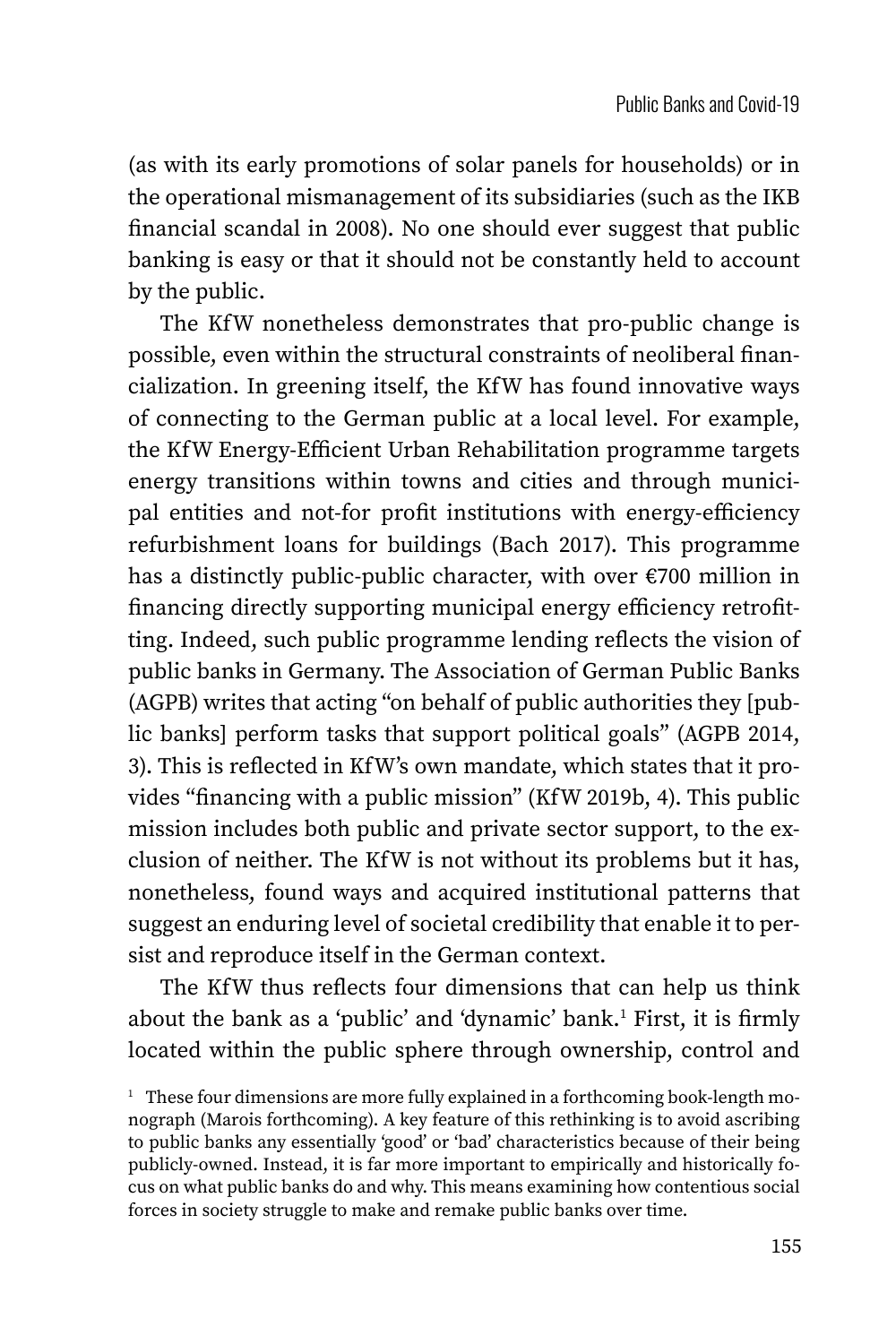legal mandate. Second, it performs banking functions that, as and because they evolve over time, suggest that the KfW has no innate purpose or essential policy orientation. The KfW, in other words, is made and remade by social forces over time and in the context of Germany. Third, the KfW functions in public and private interests, responding to needs within the public sector and to those in the private sector. The balance or imbalance of this functioning is the result of competing interests over what the bank does. This too suggests that there is nothing innate or essential to being 'public' as each bank will acquire different orientations and functions depending on the power relationships in which it is embedded.

Finally, the KfW persists as a credible, contested and evolving institution, meaning it will always be subject to the pull of competing and class-divided interests so long as it exists and persist as an institution within capitalism. This framing provides a sober understanding of the KfW as a public bank. It grafts nothing essentially negative or positive onto the institution by virtue of merely being 'public' but focuses attention on how it is made to function institutionally. The bank is understood as perennially open to dynamic change, potentially progressive and potentially oppressive, as a result of social forces making it so in time- and place-bound historical circumstances in capitalism. The KfW, and public banks generally, are already unavoidably contested, and therefore dynamic, institutions (and those concerned with a green and just transition ought to recognize this). This more open way of thinking about the KfW can help us to give some context to its Covid-19 support at home and abroad.

# DOMESTIC COVID-19 SUPPORTS

As a domestic response to the impact of Covid-19 in Germany, the German Government tasked the KfW with expanding its credit offerings and guarantees for all sizes of firms, credit insurers and non-profit institutions, thus increasing the total volume of KfW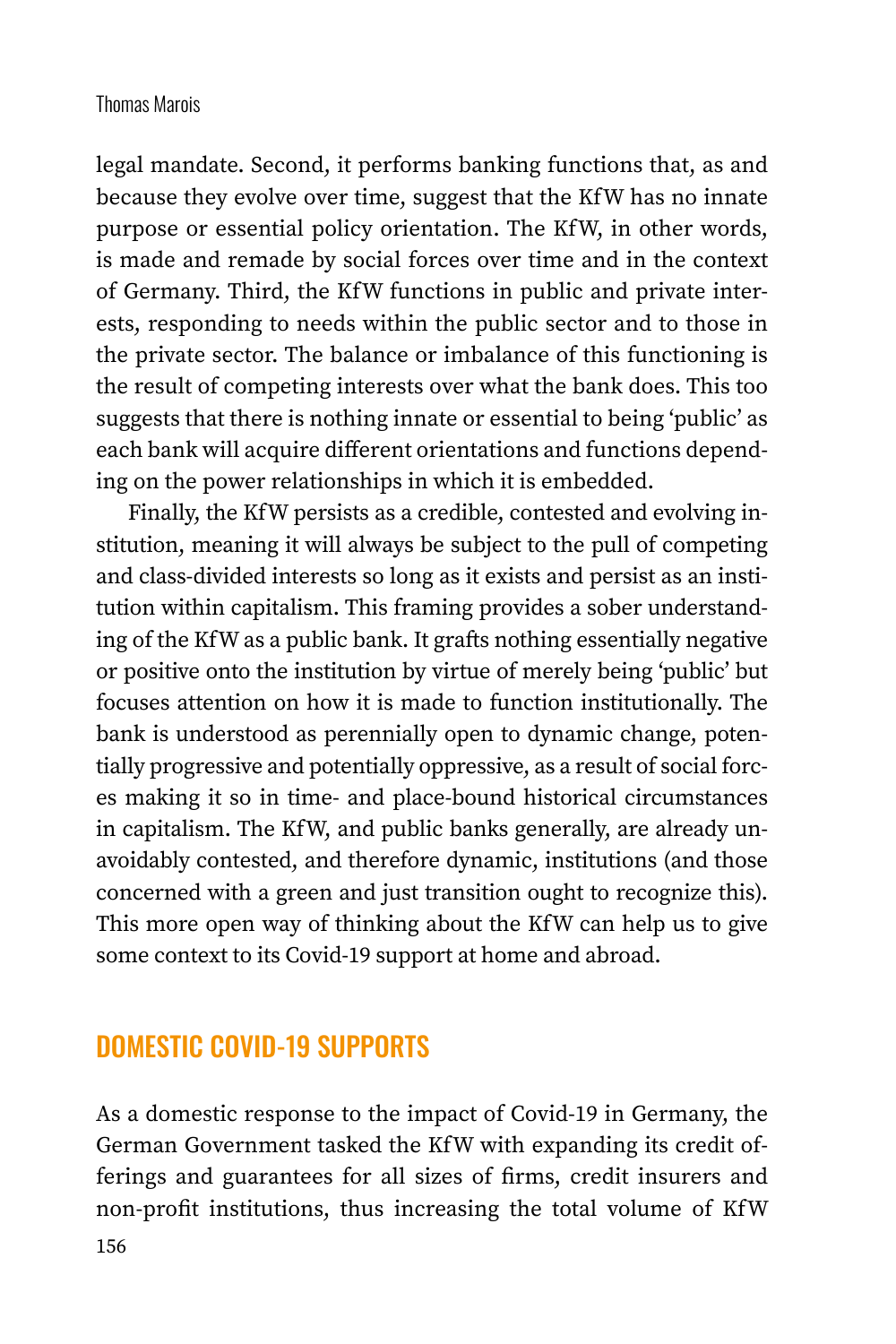lending by "at least €757 billion (24 percent of GDP)" (IMF 2020). According to the International Monetary Fund (IMF), such lending may include "facilities for public equity injection into firms with strategic importance." In the first half of 2020, "KfW's financing volume more than doubled as a result of coronavirus aid programmes" (KfW 2020b). The German Government at the same time relaxed national financial regulatory requirements so that KfW-backed Covid-19 support loans given out by other financial institutions would not negatively impact their leverage ratios or exposure limits. Local and regional governments in Germany likewise provided additional financial supports to their own state and municipal public banks to support recovery.

KfW action was first initiated on March 11, 2020, when Chancellor Angela Merkel announced that the Government would do whatever it took to address the Covid-19 crisis. The KfW was key to the Government's strategy, particularly in terms of the German Economic Stabilisation Fund (FRGFA 2020). On March 23, 2020, Federal Minister for Economic Affairs and Energy Peter Altmaier made the following statement (FMF 2020):

It is now important to help companies quickly and without red tape. An important element here is to provide access to liquidity. The improved financing conditions set out in the KfW Special Programme 2020 will help to significantly support the economy in this respect. Applications will be processed quickly and without undue bureaucracy. Payments will be made as quickly as possible because we know that, for many enterprises, every week counts.

No doubt behind the scenes discussions had been underway between the KfW and the Government in the preceding weeks. Just prior to this announcement, Finance Minister Scholtz had said that the KfW would receive a  $€100$  billion loan to support the programme lending being asked of it by the Government (Chazan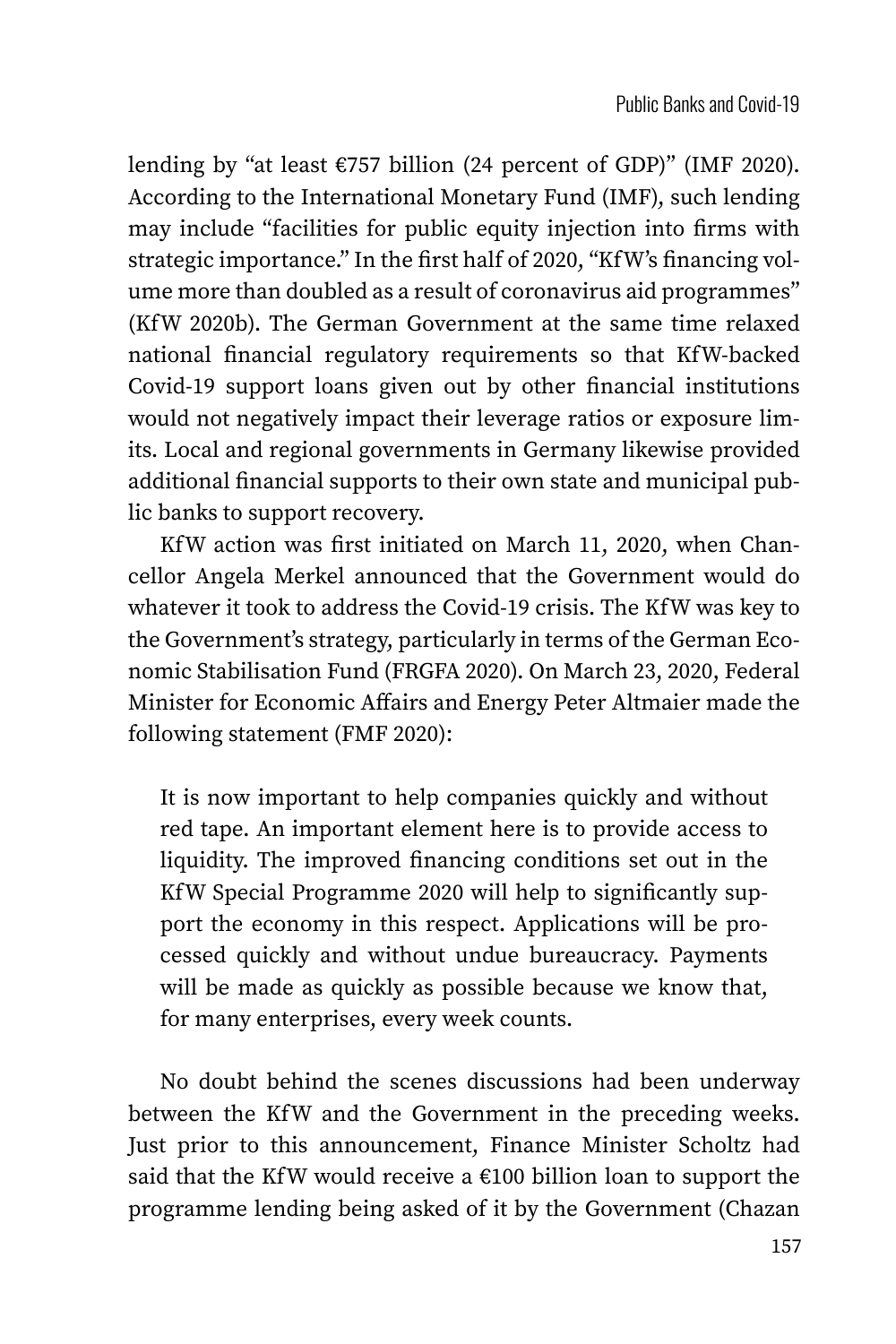2020). Moreover, the Government announced that, with official backing, the KfW could lend without limit to businesses in trouble (Chazan 2020). The benefit of the Government lending to and through the KfW is that the bank can then leverage its accumulated financial capacity and expertise. At the same time, the funds channelled through the KfW can be further magnified and dispersed via the country's existing public and private banks, as well as through the expansive and powerful public savings banks, the Sparkasse system. It is important to acknowledge the historic built up Germany's public financial legacy, a legacy that does not exist in other advanced capitalist systems like the US and the UK. The Chair of the Board of Managing Directors at KfW, Günther Bräunig, underscores this point (FMF 2020):

The banks and KfW have prepared intensively for today. Never before have we been able to put a full programme together this quickly. The federal government will assume close to full liability and the loan margins are extremely low.

As of late September 2020, the KfW had on offer four aid/loan programmes providing financial support to companies, self-employed people and freelance workers (KfW 2020a). These loans are to provide liquidity and to help cover operating costs, thus giving businesses and individuals time to overcome the crisis.

## **KfW Instant Loans for medium-sized enterprises**

The KfW Instant Loans for medium-sized enterprises is a programme that is notable for its speed of delivery – that is, basically 'instant'. The necessary conditions are fairly basic: it is meant for medium-sized firms of with more than 10 employees, which are active since at least January 1, 2019, and which are profitable on average for the three previous years. The credit amounts available then vary according to firm size. Ten-year loans are granted at 3% interest. The issuing or on-lending bank is backed 100% by the KfW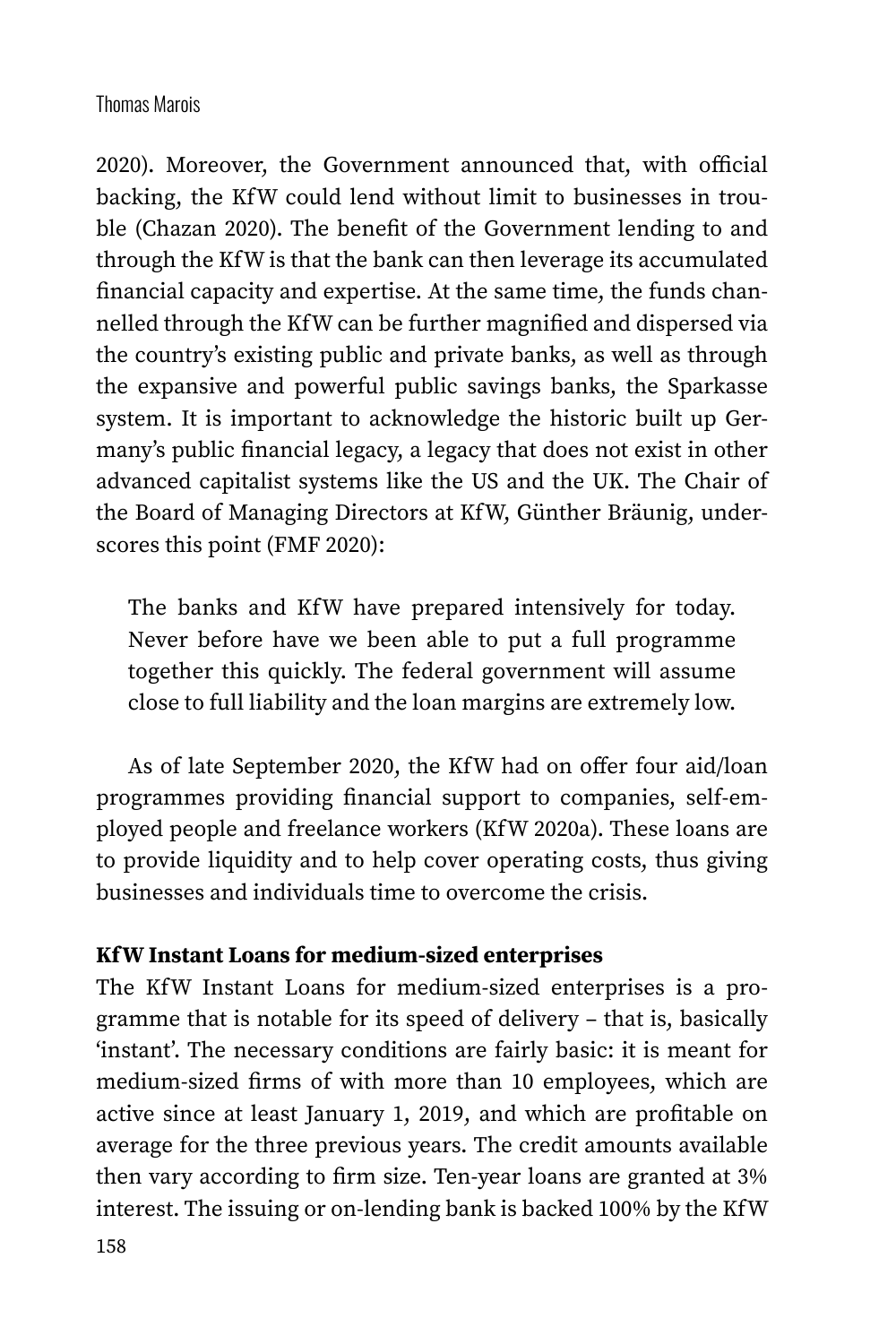(which is in turn backed by the Federal Government). The structure allows for the rapid granting and release of credits for eligible companies as, once the conditions are met, no further risk assessment needs be done by the issuing bank or by the KfW.2

## **KfW loan for companies on the market for longer than five years (Entrepreneur Loan)**

The KfW Entrepreneur Loan is meant to assist with investments and to provide for working capital for companies that are older than five years. For larger companies, the KfW assumes 80% of the risk while for small- and medium-sized companies, it assumes and up to 90%. Qualifying companies can apply for up to €100 million, subject to a series of conditions.

## **KfW loan for young companies on the market for less than five years**

For companies that are less than five years old, the KfW has the ERP Start-up Loan. The conditions are similar to the Entrepreneur Loan (80% for large companies and up to 90% for SMEs, with access to up to €100 million), just with a shorter time period of being in operation as the basis of qualifying.

## **KfW Special Programme**

Finally, there is the large-scale Special Programme meant for investment and working capital in medium-sized and large companies. The programme involves syndicated financing wherein the KfW takes on direct participation of at least  $\epsilon$ 25 million but no more

<sup>2</sup> The KfW showed dynamism in its initial response to the pandemic. As in many other countries around the world, the commercial banks balked at only receiving an 80% guarantee for funds to be on-lent to struggling companies. They saw their capital at risk everywhere. Within days of first announcing its 80% and even 90% guarantees, the KfW reviewed and then improved its programme. The 100% guarantee loan programme was then rolled out on April 3, 2020, which allowed commercial banks, public and private, to lend out Covid-19 support funds without risk (Mertens et al. 2020, 6). This became the KfW Instant Loan.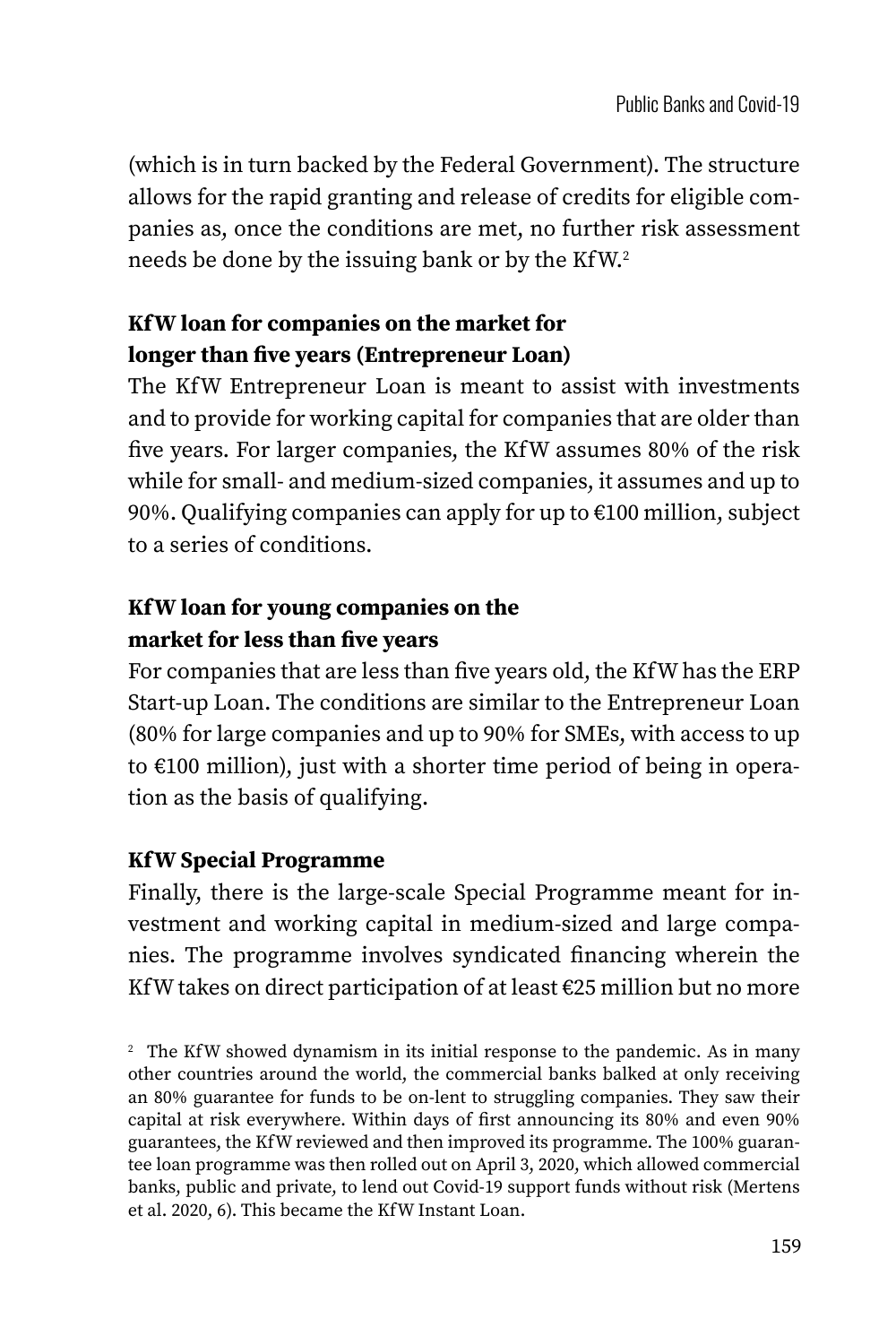than 50% of the total debt. The KfW assumes 80% of the risk, subject to certain conditions being met.

The KfW reports that, as of June 30, 2020, it had received 70,000 loan applications and had in turn lent out just under €34 billion (KfW 2020b). The lion's share of applications (some 97%) came from SMEs with almost all of the loans (indeed 99.8%) being for up to €3 million in support. By mid-August 2020, loan applications had topped 81,000 and KfW loan commitments neared €43 billion. While part of the four programmes above, the KfW also directed support towards students, via the KfW Student Loan, which is a zero-interest rate loan provided until March 31, 2021. As of mid-August 2020, about 24,000 students applied with KfW loan commitments reaching €700 million.

# INTERNATIONAL COVID-19 SUPPORTS: THE KFW DEVELOPMENT BANK

The KfW is a corporate banking group composed of five divisions, split into domestic and international operations. Domestically, the SME Bank (Mittelstandsbank) and the Municipal and Private Client Bank (Kommunal- und Privatkundenbank/Kreditinstitute) make up the bulk of KfW lending (about two-thirds). Most of the Covid-19 support is accounted for here. In 2012, KfW founded a fifth charitable division, the KfW Stiftung, which is geared towards not-for-profit projects in Germany. Abroad, the KfW IPEX Bank (project and export financing) and the Development Bank account for about a third of KfW lending. Here I look at some of the KfW Development Bank Covid-19 lending around the world and its role in facilitating development aid.

In this international aspect of KfW operations, the Development Bank responds to funding requests from its partner countries (about 70 globally). KfW partner countries include 'least developed countries' with average gross national income (GNI)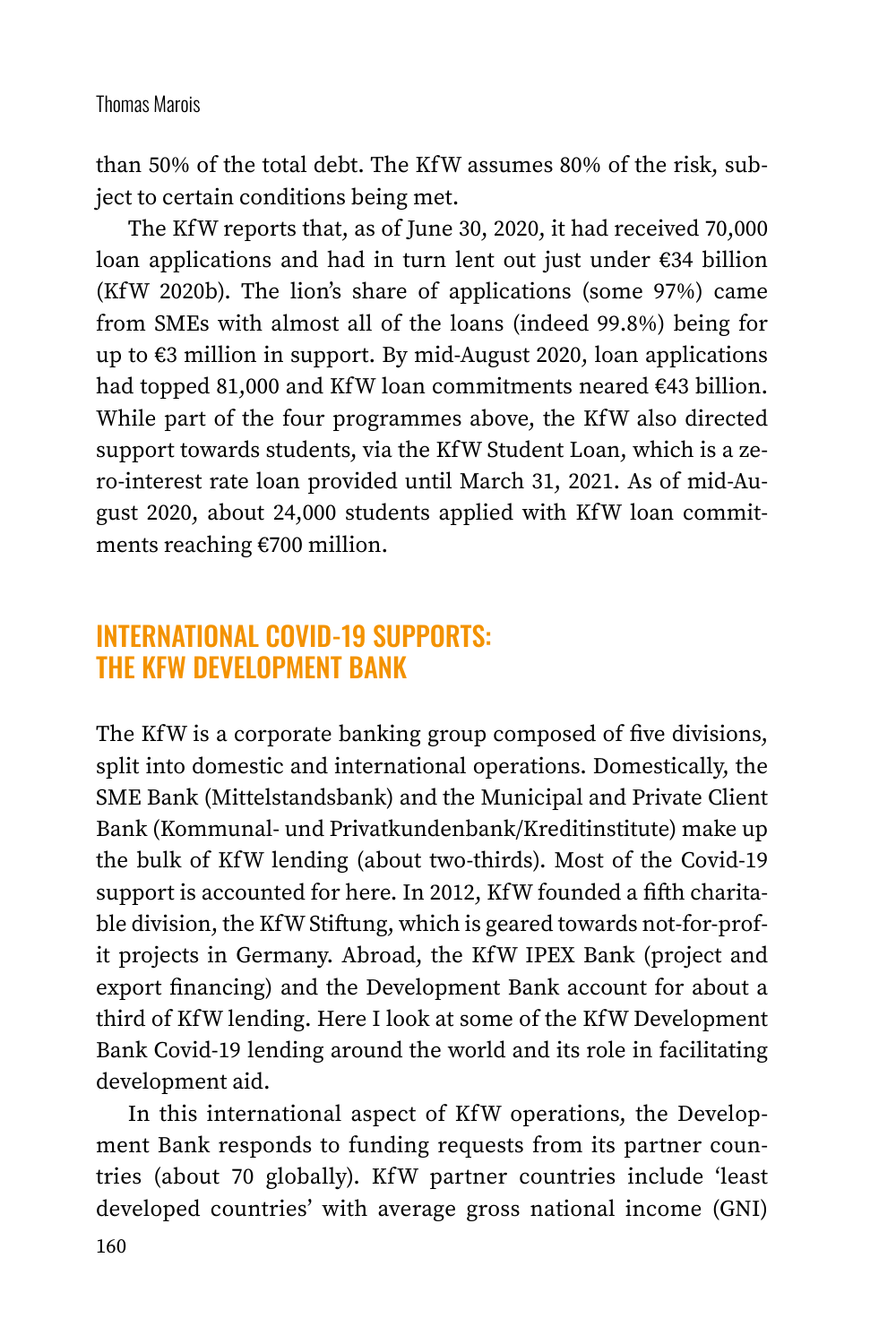per capita under US\$992. Normally, the KfW assesses the development project, usually via the Federal Ministry for Economic Cooperation and Development (BMZ) or the European Commission, which takes the final funding decision. So too with Covid-19 aid. Consequently, KfW aid and lending decisions are mediated by the public sphere. Where existing national development banks are already in place in the partner countries, the KfW can work with and through these institutions, refinancing their domestic loan programmes. Otherwise, the KfW works with local clients and beneficiaries, whether they are public or private institutions, depending on the domestic programme.

According to Marc Engelhardt, Head of the Task Force of KfW Development Bank, the KfW will offer about €5 billion in Covid-19 financial support via the Federal Ministry for Economic Cooperation and Development's Emergency Covid-19 Support Programme 2020 (KfW 2020c). These emergency funds will be followed up with additional Federal Government support funds that will also be channelled through the KfW in the coming months and years. The immediate concern, however, was for the KfW to react swiftly to support health initiatives and social security and to help public and private sectors weather the initial storm of the pandemic. According to Engelhardt, "[t]ime is an especially critical factor in this pandemic. This is why we want to pay out all of the additional Federal Government budget funds this year, to make tangible improvements in our partner countries very fast." As of mid-July 2020, the KfW had supported 140 projects globally, focused on Africa and the Middle East, but including commitments in Asia, Southeastern and Eastern Europe and Latin America. Having acquired not only significant financial capacity, but also decades of institutional expertise and development memory, the KfW also provides technical support around the design, preparation and implementation of funded projects. Such internal technical support and expertise is often a feature of public development banks, for example, with the North American Development Bank, the Nordic Investment Bank and the National Bank for Agriculture and Rural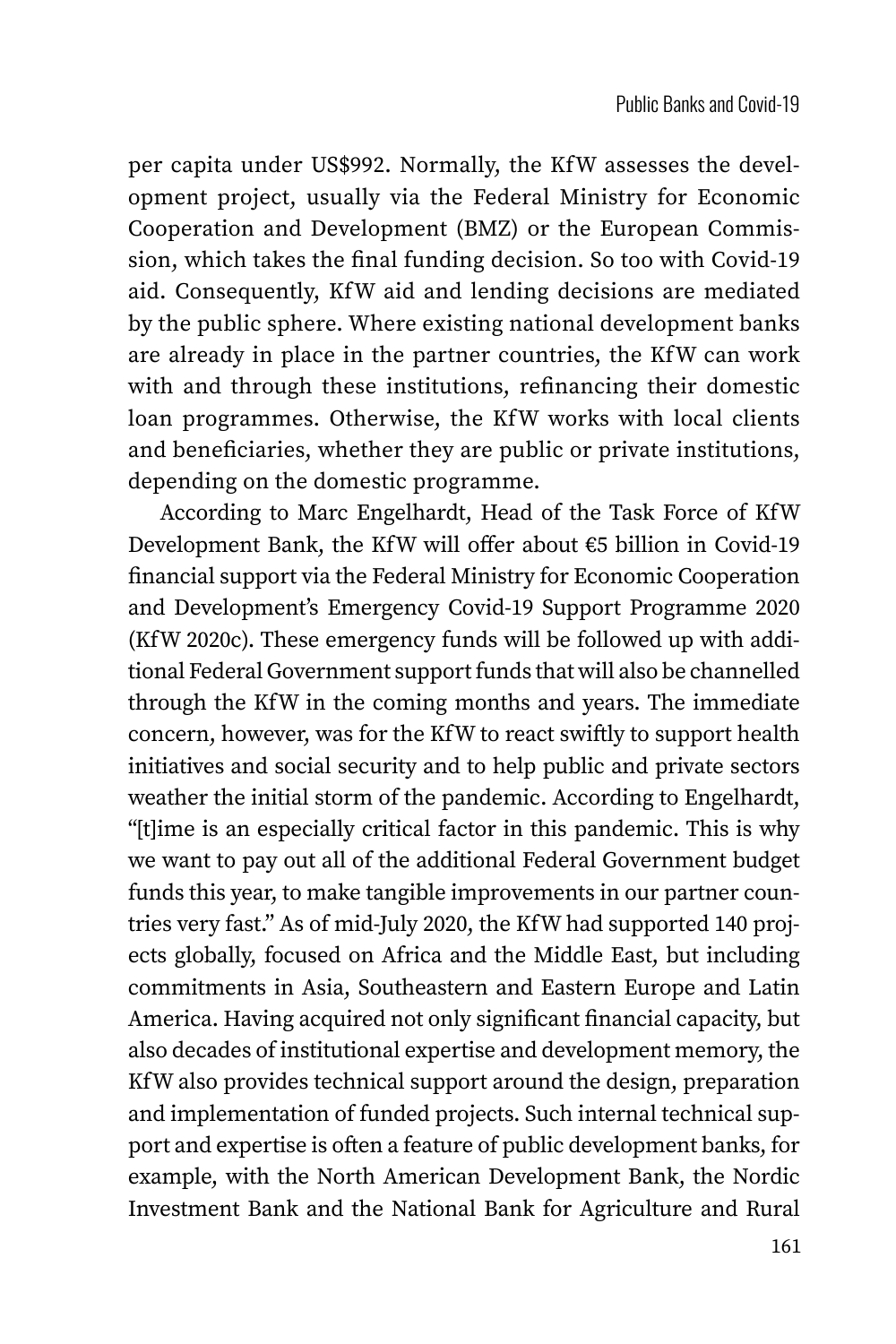Development. Internal to the KfW, Engelhardt notes that it can leverage its domestic experiences as well, for example, by learning from how the KfW at home rapidly supported German SMEs in order to provide similar support in Central America via its regional development bank, the BCIE. Below I review four country- and region-specific Covid-19 interventions by the KfW Development Bank.

#### **KfW and Covid-19 in Peru**

The KfW, on behalf of the German Federal Ministry for Economic Cooperation and Development (BMZ), has loaned Peru €250 million (KfW 2020d). The loan's framework connects plans to combat the impacts of Covid-19 to realizing climate and environmental goals in Peru. It does so by first providing financial support to small businesses and their employees to overcome the immediate economic crisis and then, as recovery takes shape, by channeling resources into green investments.

In the first instance, the priority is rapid dispersal to help the heavily informal workforce in Peru, which is disproportionately impacted by the pandemic and related lockdowns. This meant targeting micro and small enterprises, many of which have little accumulated capital to weather the storm of economic restrictions imposed but nonetheless employ upwards of 50% of Peruvians. The KfW does not lend directly to such enterprises but needs to work through a local institution, which in this case involved the Peruvian public development bank, COFIDE (Corporación Financiera de Desarrollo or Development Finance Corporation). COFIDE was founded in 1971 under the Velasco military regime to promote business investments.<sup>3</sup> It has since evolved. In the 1980s, the Government made COFIDE subject to private, not public law. Since then COFIDE has tended to on-lend to other financial entities in Peru. As of 2019, it has US\$3.2 billion in assets and a return of average assets of 0.25% (Orbis BankFocus October 2, 2020). According to the KfW, COFIDE has

<sup>3</sup> For more on COFIDE and public banks in Peru, see Dancourt and Jiménez Sotelo 2018.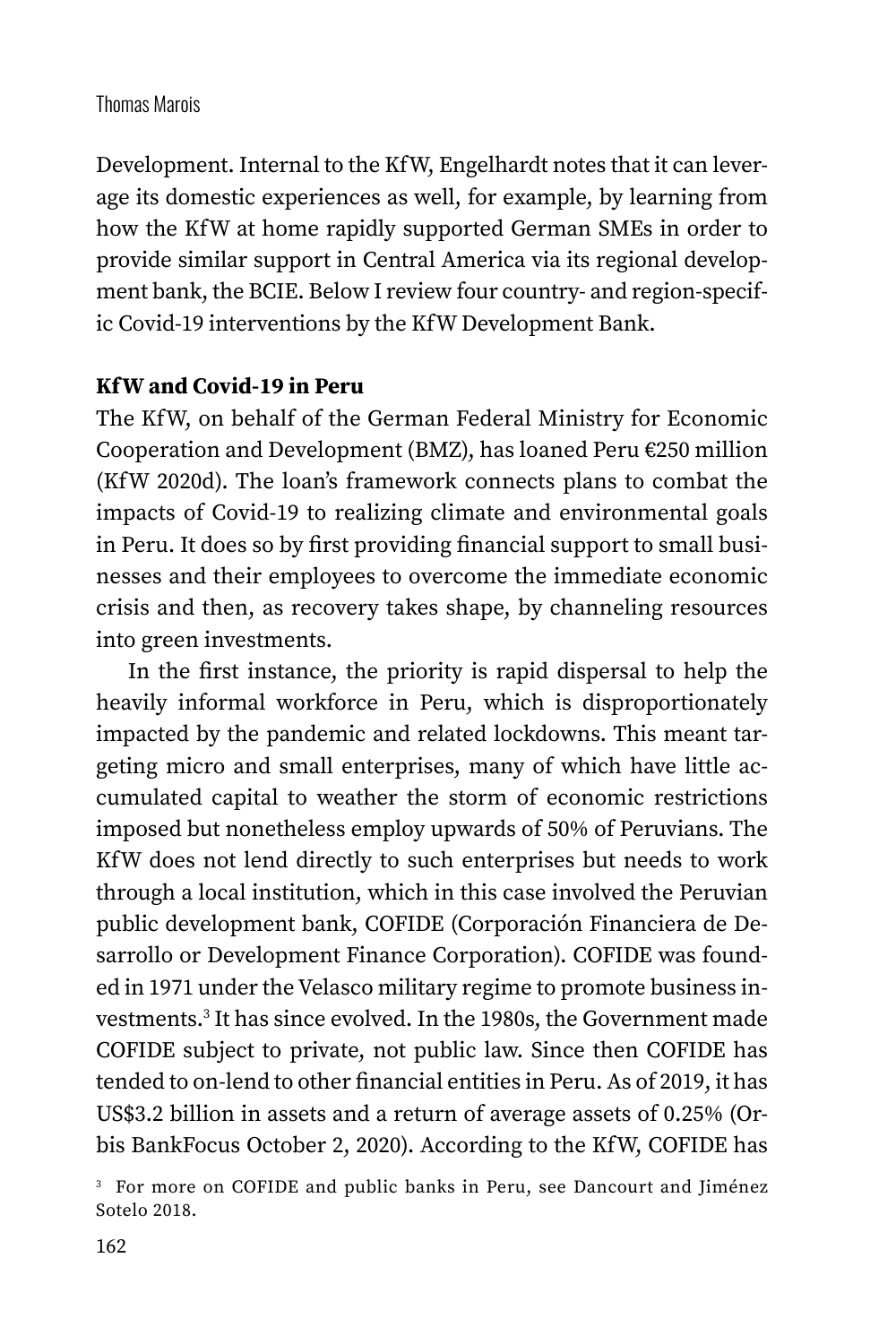supported over 300,000 micro and small enterprises during the pandemic. The bulk of the KfW loan will go towards supporting COFIDE in this area. What is less clear is the extent to which this massive loan will in fact be green. The KfW reports that the Peruvian Government committed to reduce carbon emissions by 30% and to promote sustainable development, so long as this was backed by international aid, presumably including contributions from the KfW. No further details were forthcoming. A KfW Regional Manager confirms, however, that firm survival and jobs are the first priority and that they are not yet able to turn efforts towards energy efficiency, greening, and so on (confidential interview, online, October 12, 2020).

## **KfW and Covid-19 in Senegal**

In Senegal, the KfW has facilitated the transfer of a German Government grant worth €100 million (KfW 2020e). The purpose of the grant is to help address the economic and social impacts of the pandemic. A further €124 million in grant money will be provided by the European Union (EU) [which combines contributions from EU Member States and the European Commission, as well as from two other EU public banks, the European Investment Bank (see Clifton et al, this volume) and the European Bank for Reconstruction and Development]. A key feature of this programme is that the funds provided are pure grants, and are therefore non-repayable. The funds are intended to support micro-, small- and medium-sized enterprises and related jobs and to help the Government meet its needs, particularly in the health sector. The funds are expected to be dispersed by the end of October 2020.

### **KfW and Covid-19 in Zambia**

In Zambia, the KfW partnered with UNICEF and the Zambian Ministry of Health to provide €20 million in emergency Covid-19 pandemic containment financial support (KfW 2020f). The German BMZ will provide the funds, which are to be directed by the KfW towards hospitals, for use at Covid-19 treatment and isolation cen-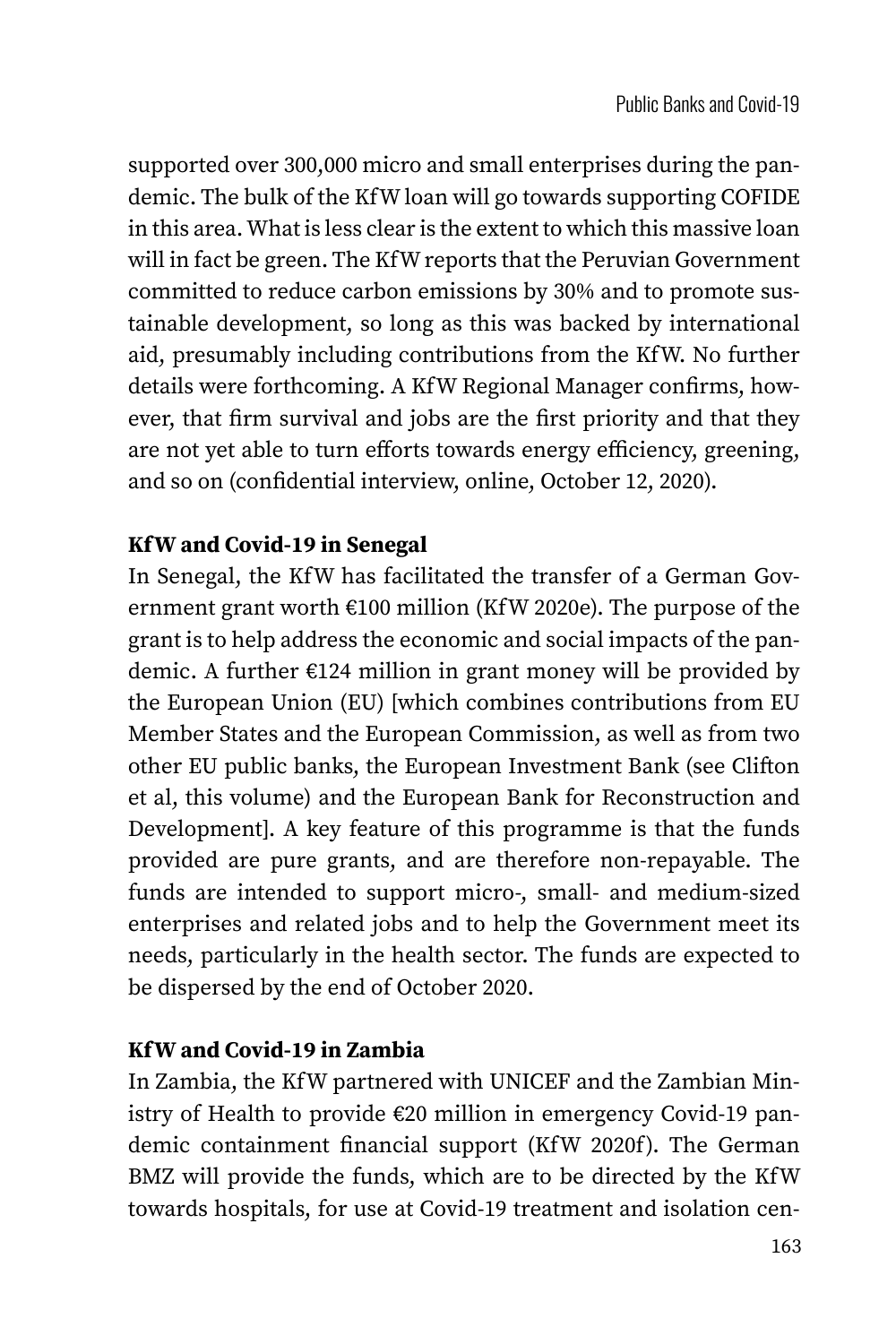tres and for broad-based support. Specifically, the KfW-facilitated aid package included the delivery of personal protective equipment for medical staff in early September 2020. This included surgical masks, gloves, oxygen devices and Covid-19 test kits to be distributed to 1,400 health centres. Support will also go towards training staff in the application of the Covid-19 tests. At the same time, the funds will support general health efforts, such as tuberculosis immunizations for infants and pregnant women. The KfW funds will further target improved water and sanitation services in schools, health centres and villages to help prevent the spread and impact of Covid-19. In both urban and rural areas, water purification chemicals are to be provided. Finally, emergency income support for the poor and informal workers most impacted by the crisis will be provided. Via UNICEF, the BMZ and KfW will allocate €8.75 million in cash transfers meant to top up existing government payments to the poor to help cover basic needs in the coming months.

### **KfW support for Covid-19 research in Africa**

In Africa more broadly, the KfW Development Bank has supported Covid-19 research geared towards finding reliable and rapid tests that can be made available to the poorest people and communities (KfW 2020g). In this case, it is the German Federal Ministry of Education and Research (BMBF) that has made €25 million available to the KfW Development Bank. In turn, the KfW will direct BMBF support towards the Drugs for Neglected Diseases Initiative (€15 million) and the Foundation for Innovative New Diagnostics (€10 million). This is an important intervention in the context of Covid-19, but the work of the KfW in this sector is not new as it has been active in drug research and affordability initiatives since 2011. The aim has been "to develop new adapted diagnostic procedures that also work in places where there is often only basic health care." The public ethos and pro-poor direction of KfW support here is clear. An unnamed KfW project manager states it in unambiguous terms (KfW 2020g):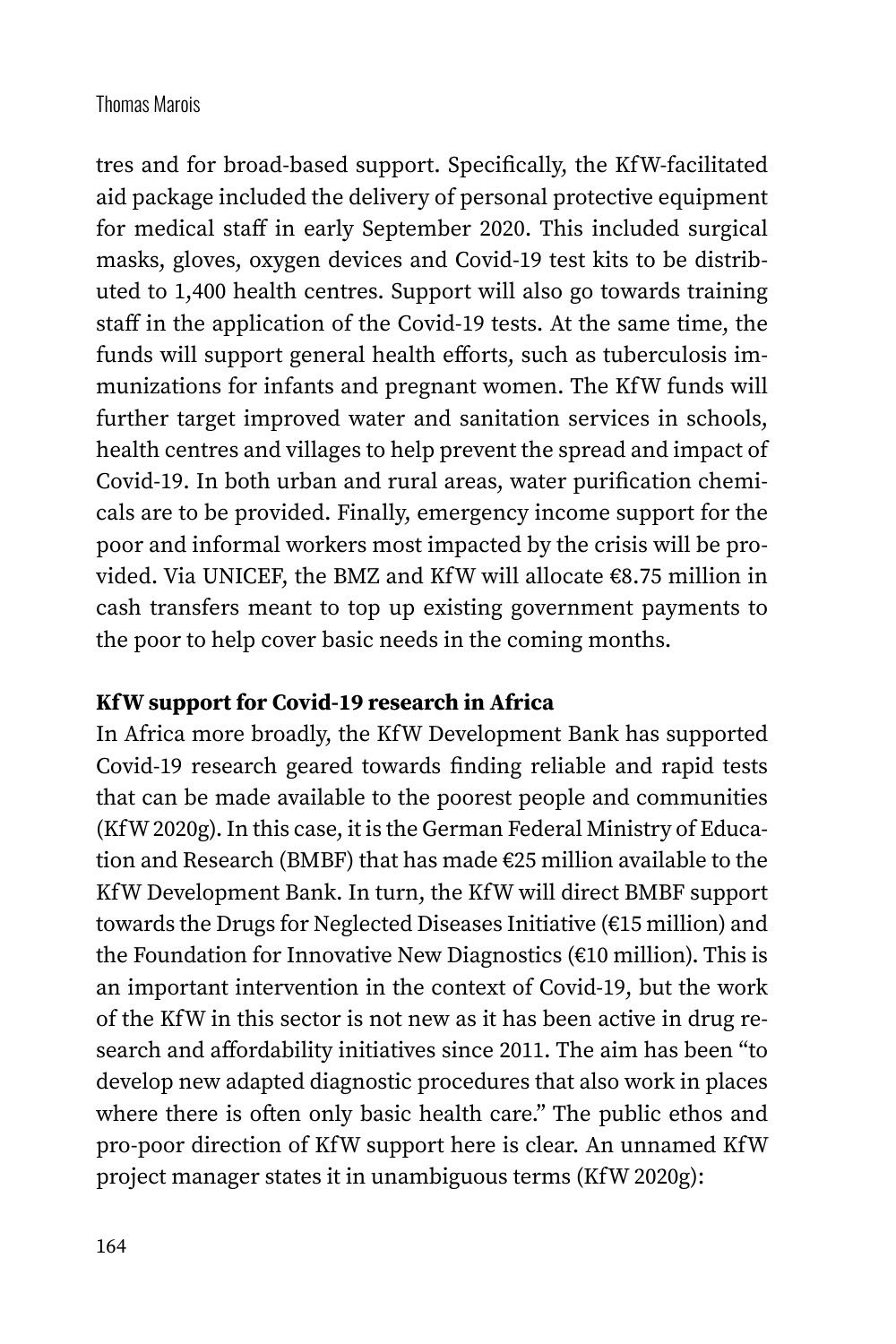Inexpensive, fast and safe diagnostics and medication should actually be available to everyone. However, it has always been the poorer population groups in developing countries who have lost out. Traditionally, globally active pharmaceutical companies invest around 90% of their research funds in the development of new drugs for diseases from which only the wealthy ten percent of humanity suffers.

The KfW not only supports such public health measures financially and morally. As a large, internationally active public development bank, the KfW has acquired internal expertise of the kind not normally associated with banks. There are dedicated health professionals and medical doctors on the KfW staff who are well-positioned to advise and support the bank's financial operations with appropriate technical expertise. The KfW Development Bank thus illustrates a concrete pro-public alternative to what economist Mariana Mazzucato (2020) highlights as a highly problematic and contradictory strategy of using public health money (as in the US) to support private sector Covid-19 treatment and vaccine research that will be subsequently priced well beyond what most people can afford (at about US\$3,000/treatment).

Public finance and banks are not always the solution, but they do offer important alternatives and their capacity could certainly be scaled up to meet pressing societal needs. Indeed, public banks can function in stark contrast to the profit-maximizing neoliberal model and can be made to confront societal challenges and crises in the public interest. Notably, the KfW in the first half of 2020 has announced Covid-19 related losses of €576 million (compared to a return of €904 in the first half of 2019), with similar losses expected for the second half of 2020 (KfW 2020b). This is, in effect, a wealth redistributive mechanism. Moreover, it is only through the public sphere and in the public interest that a bank could and would willingly adopt such crisis-mitigating and life-saving but loss-making operations.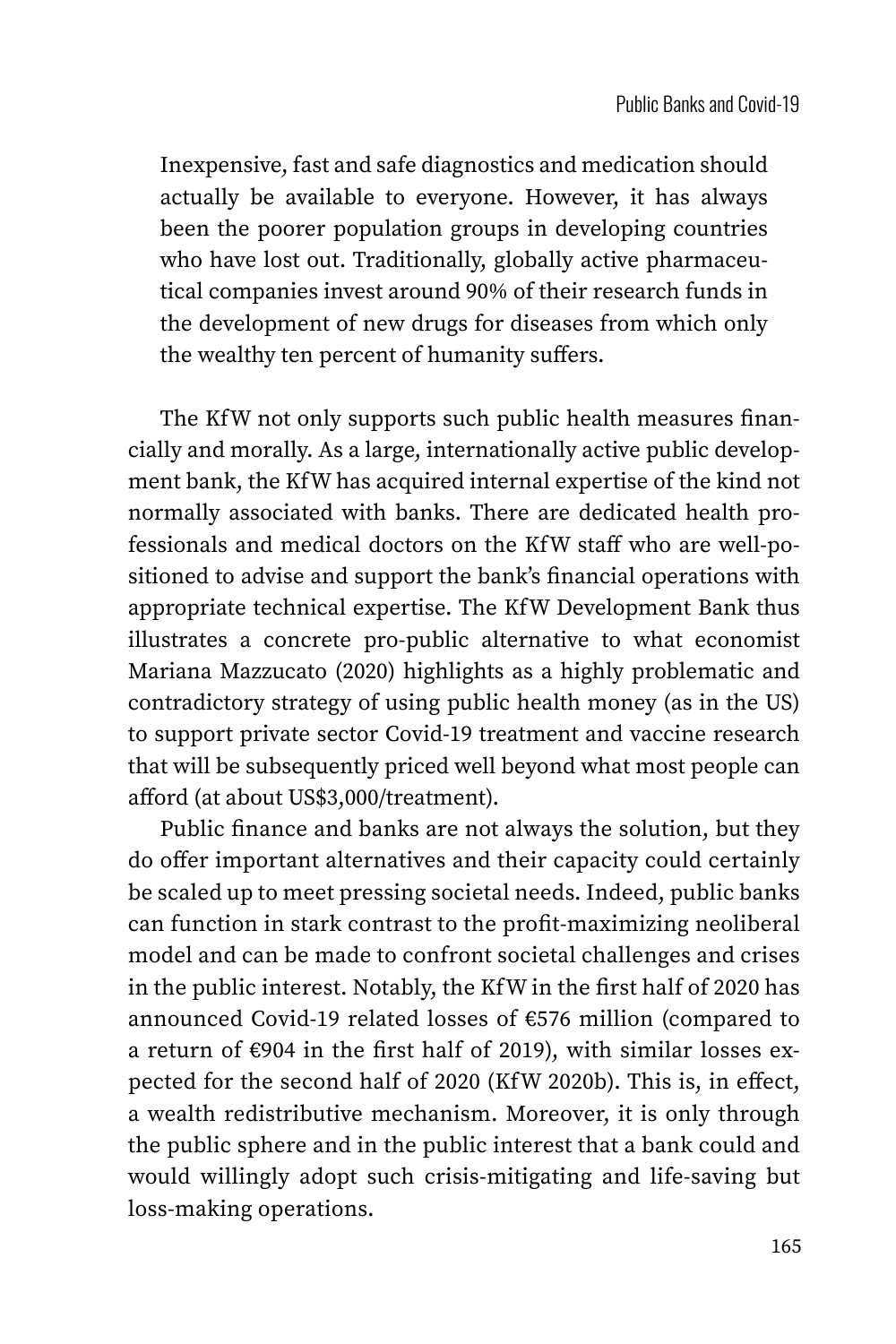# **CONCLUSION**

Across its seven-decade journey, the KfW as a public financial institution has been both *constituted by* and *constitutive of* the world in which it reproduces itself. In the current context, one can see events and social forces having an effect on the KfW and in turn, the KfW affecting society around it. The exact measure of its Covid-19 interventions cannot yet be known, but undoubtedly they have helped to mitigate the Covid-19 crisis for many, at home and abroad. Let it not be forgotten that, in poorer countries, such support simply would not have been forthcoming. In Germany, without its existing public banking capacity, it too would have struggled to provide rapid and effective support, much as the US and the UK have struggled to do through banks that were either unwilling or unable to do so. By contrast, the KfW has often made *time* available to businesses, health providers, public services, governing authorities and even to students to help them adjust to the pandemic.

Apparently, however, KfW workers would like to see its interventions go further and for the KfW to have a more sustained impact on society. According to KfW staff, "the emerging recovery process needs to be perceived as an opportunity to rethink our economic and social systems and promote a greener model for prosperity over the long term" (Lau and Müller-Späth 2020). We need to recognize, they continue, "the crisis as transformation" such that "green recovery" means confronting the economic and social impacts while aiming to reduce greenhouse gases and mitigating climate change. The KfW could and should play a catalytic role in a green transition.

No doubt the functions of the KfW in any green recovery and transition will be subject to contentious power struggles and the pull of public and private interests. This cannot be avoided within class-divided capitalism given contending interests between the public good and private accumulation. Yet the KfW is a decidedly 'public' bank. Its institutional structure and historical legacy enable it to function in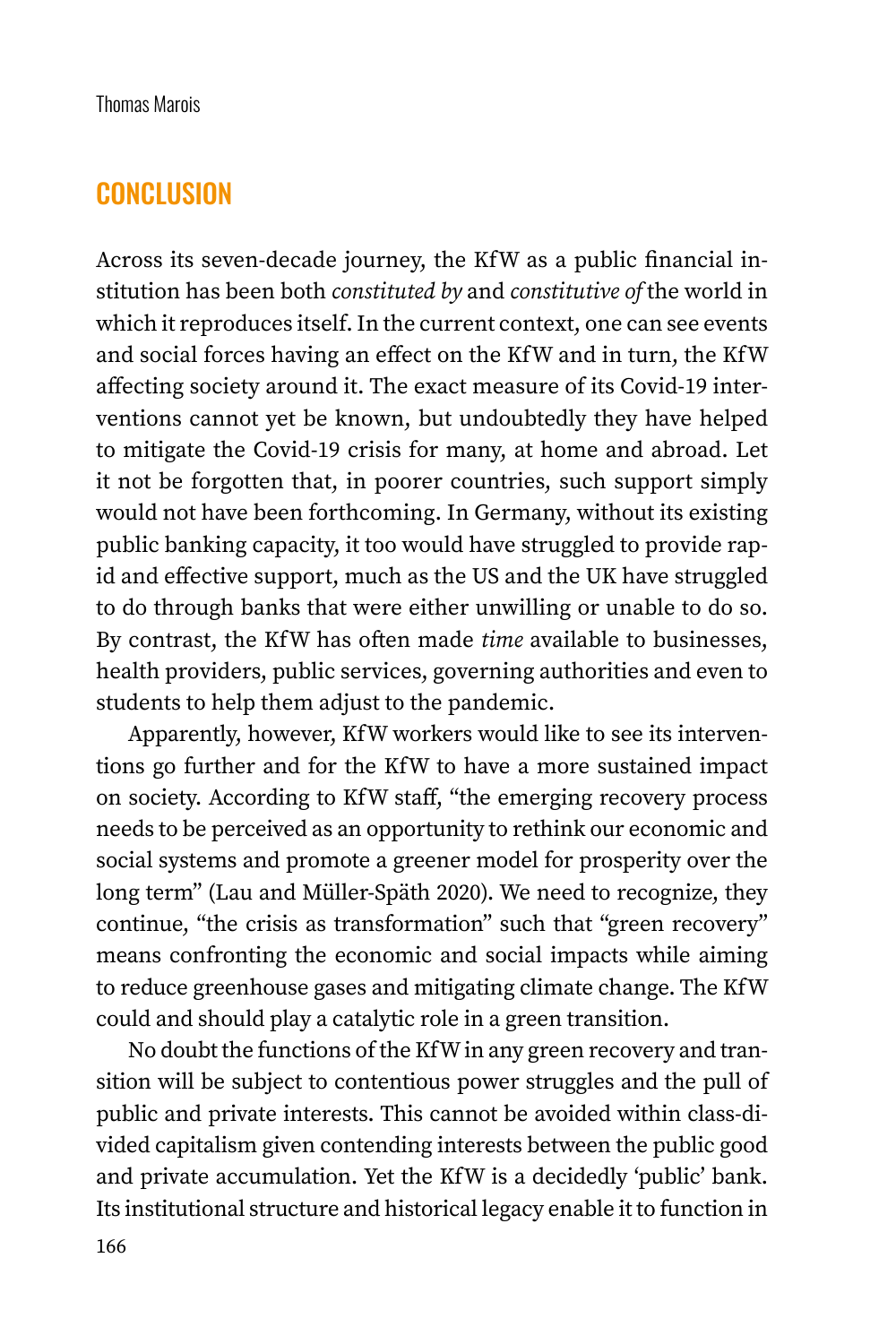pro-public ways – particularly at times of acute crisis and as we face huge societal challenges like climate change. Its representative form of governance enables the public interest to be heard. It can leverage not only its accumulated capital but its decades of built-up expertise in local economies, public services and even in health expertise.

At times of crisis, the KfW can mobilize its capital and knowledge to confront the problem. It can do so, moreover, not based on the need to maximize its financial returns but on the need to respond to public mandates. This is possible because the bank has acquired a range of banking functions and built up its institutional capacity over time – including in its form of representative governance. Without such an institutional legacy no such emergency Covid-19 financial support would have been forthcoming through the public sphere. Governing forces would instead have to barter with private banks to provide support services by first bending Covid-19 recovery financial programmes to private interests and profit mandates in ways that meet the risk-return preferences of corporate shareholders. The existing capacity and historical legacy of the KfW provide an effective and viable alternative, one that needs to be built upon internationally as we move from Covid-19 recovery to a global green and socially-just transition.

# **REFERENCES**

- Angel, J. 2017. "Towards an Energy Politics In- Against-and-Beyond the State: Berlin's Struggle for Energy Democracy." *Antipode*. 49(3): 557-76.
- AGPB. 2014. *Promotional Banks in Germany: Acting in the Public Interest*. Berlin: Association of German Public Banks (VÖB).
- Bach, D. 2017. "The financing of energy efficient refurbishment: KfW's offer for municipalities." Presentation at the Forum Annuel du CFDD: Accélérer la rénovation énergétique des bâtiments, Brussels, 16 March. Available at: [https://www.frdo-cfdd.be/sites/default/files/content/download/](https://www.frdo-cfdd.be/sites/default/files/content/download/files/dominik_bach_kfw.pdf) [files/dominik\\_bach\\_kfw.pdf](https://www.frdo-cfdd.be/sites/default/files/content/download/files/dominik_bach_kfw.pdf) (accessed October 6, 2020).

Chazan, G. 2020. "Germany tears up fiscal rule book to counter coronavirus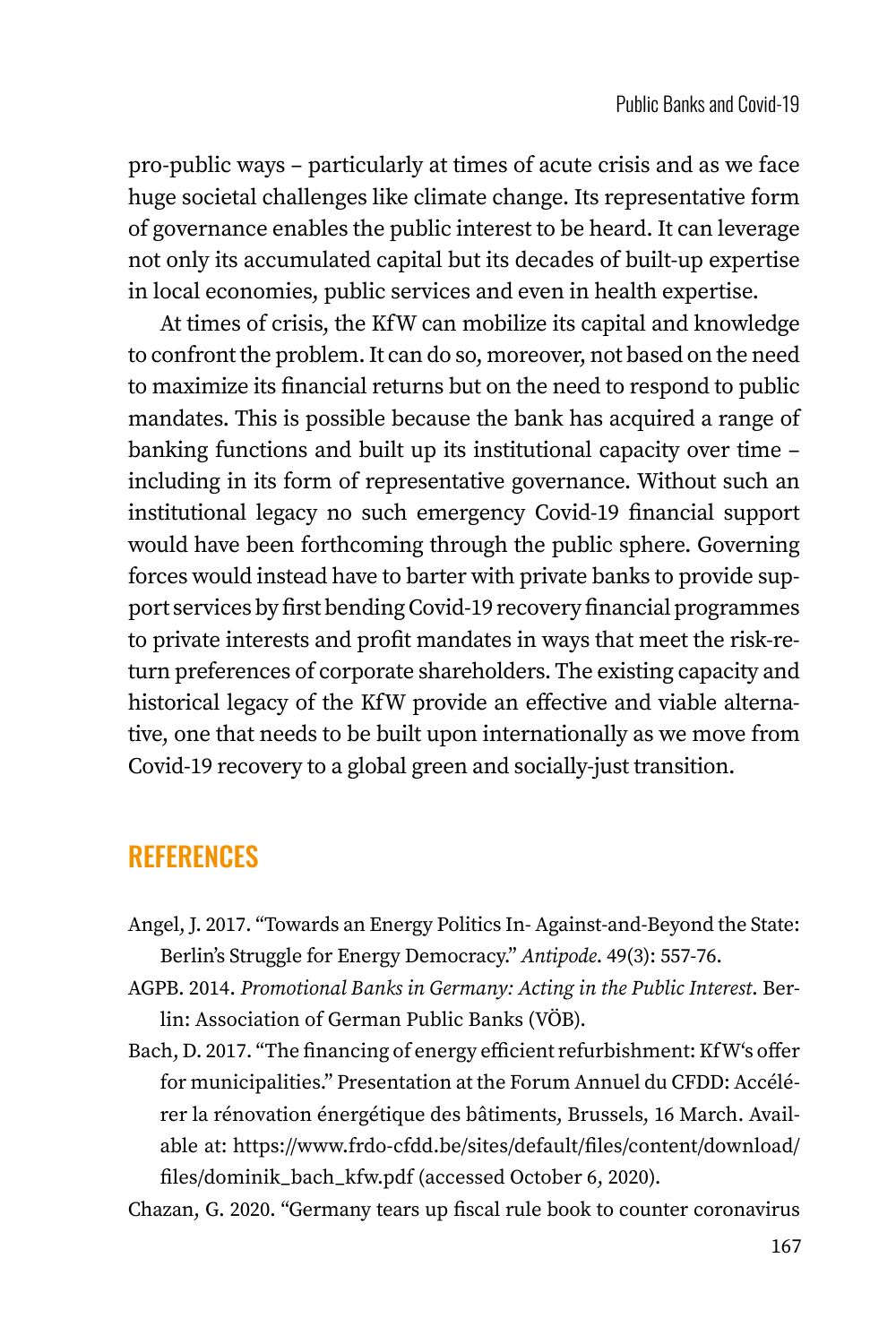pandemic." *Financial Times*. March 21, 2020. [FT.com](http://FT.com) (accessed October 7, 2020).

- Dancourt, O. and Jiménez Sotelo, R. 2018. "The Experience of Development Banking in Peru: 1990-2015." In Griffith-Jones, S. and Ocampo, J.A. (Eds), *The Future of National Development Banks*, 196-227. Cambridge, UK: Cambridge University Press.
- Deeg, R.E. 1999. *Finance Capitalism Unveiled: Banks and the German Political Economy*. University of Michigan Press.
- Ervine, K. 2018. *Carbon*. Cambridge, UK: Polity Press.
- FMF. 2020. "Additional KfW Special Programme 2020 for the economy to be launched today." 23 March 2020. Federal Ministry of Finance, Germany. [https://www.bundesfinanzministerium.de/Content/EN/Pressemittei](https://www.bundesfinanzministerium.de/Content/EN/Pressemitteilungen/2020/2020-03-23-KfW-special-programme.html)[lungen/2020/2020-03-23-KfW-special-programme.html](https://www.bundesfinanzministerium.de/Content/EN/Pressemitteilungen/2020/2020-03-23-KfW-special-programme.html) (accessed October 7, 2020).
- FRGFA. 2020. "Economic Stabilisation." Federal Republic of Germany Finance Agency. [https://www.deutsche-finanzagentur.de/en/economic](https://www.deutsche-finanzagentur.de/en/economicstabilisation/)[stabilisation/](https://www.deutsche-finanzagentur.de/en/economicstabilisation/) (accessed October 7, 2020).
- Hubert, R. and Cochran. I. 2013. *Public Finance Institutions & the Low-Carbon Transition Case Study: KfW Bankengruppe*. CDC Climat Research Case Study Supplement. [https://www.i4ce.org/wp-core/wp-content/](https://www.i4ce.org/wp-core/wp-content/uploads/2015/10/14-09_cdc_climat_study_pfis_-_uk_gib.pdf) [uploads/2015/10/14-09\\_cdc\\_climat\\_study\\_pfis\\_-\\_uk\\_gib.pdf](https://www.i4ce.org/wp-core/wp-content/uploads/2015/10/14-09_cdc_climat_study_pfis_-_uk_gib.pdf) (accessed October 4, 2020).
- IMF, 2020. *Policy Responses to Covid-19* (as of September 24, 2020, for Germany). https://www.imf.org/en/Topics/imf-and-covid19/Policy-Responses-to-COVID-19#G (accessed October 5, 2020).
- KfW. 2017. *KfW at a Glance: Facts and Figures*. Updated March 2017. Frankfurt, Germany: KfW Group. Available online at [http://www.kfw.de](http://www.kfw.de/) (accessed February 2, 2018).
- KfW. 2019. *KfW at a Glance Facts and Figures*. Updated April 2019. Frankfurt, Germany: KfW Group. Available online at [http://www.kfw.de](http://www.kfw.de/) (accessed May 3, 2019).
- KfW. 2020a. "KfW coronavirus aid: loans for companies." [https://www.kfw.](https://www.kfw.de/inlandsfoerderung/Companies/KfW-Corona-Hilfe/) [de/inlandsfoerderung/Companies/KfW-Corona-Hilfe/](https://www.kfw.de/inlandsfoerderung/Companies/KfW-Corona-Hilfe/) (accessed September 29, 2020).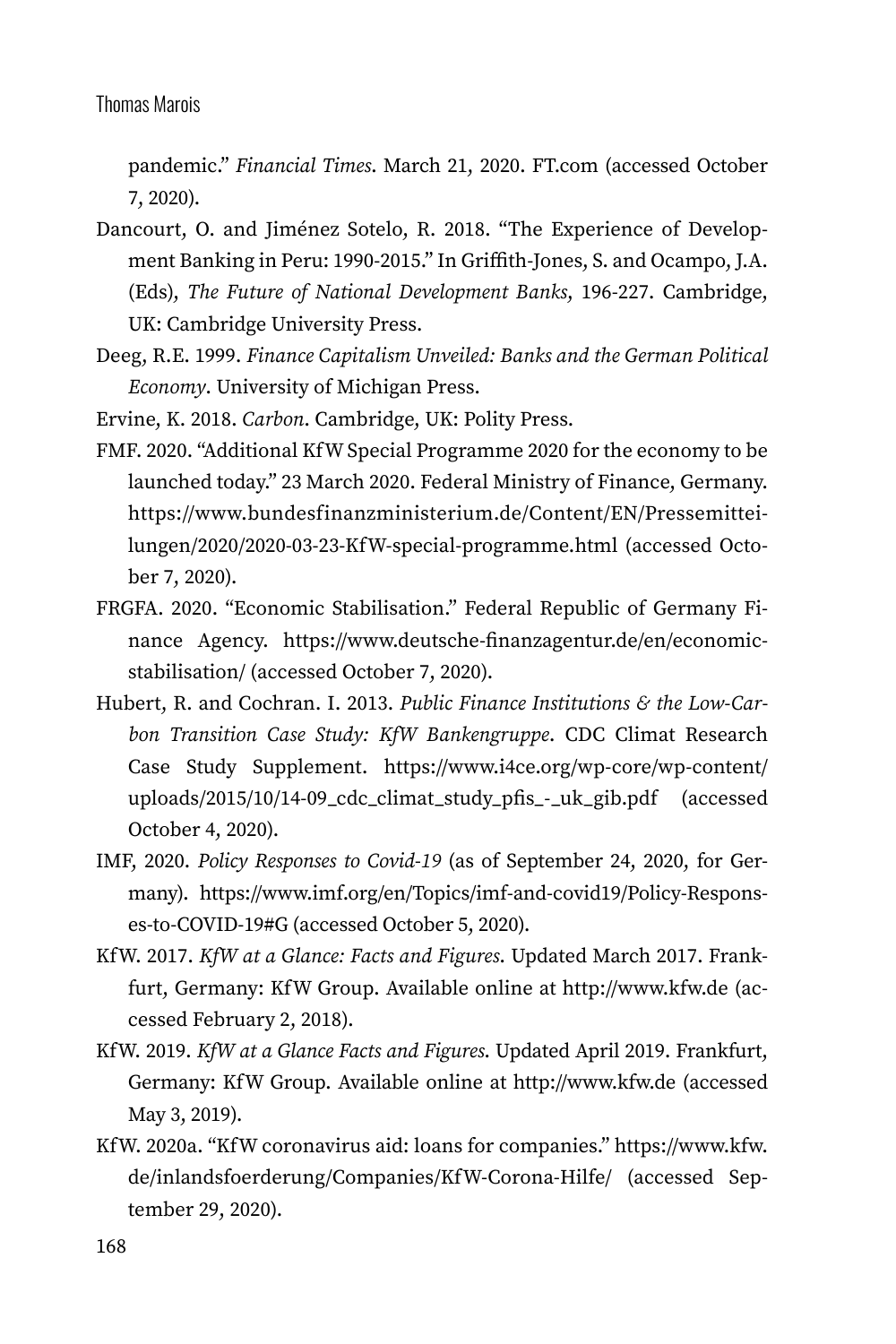- KfW. 2020b. "First half of 2020: KfW's financing volume more than doubled as a result of coronavirus aid programmes." KfW Group Press Release. August 12, 2020. [https://www.kfw.de/KfW-Group/Newsroom/Latest-News/](https://www.kfw.de/KfW-Group/Newsroom/Latest-News/Pressemitteilungen-Details_601280.html) [Pressemitteilungen-Details\\_601280.html](https://www.kfw.de/KfW-Group/Newsroom/Latest-News/Pressemitteilungen-Details_601280.html) (accessed October 5, 2020).
- KfW. 2020c. "KfW's involvement in the Federal Ministry for Economic Cooperation and Development's Emergency COVID-19 Support Programme." KfW Development Bank, Interview with Marc Engelhardt, Head of the Task Force of KfW Development Bank. July 14, 2020. [https://www.kfw-en](https://www.kfw-entwicklungsbank.de/International-financing/KfW-Development-Bank/About-us/News/News-Details_597312.html)[twicklungsbank.de/International-financing/KfW-Development-Bank/](https://www.kfw-entwicklungsbank.de/International-financing/KfW-Development-Bank/About-us/News/News-Details_597312.html) [About-us/News/News-Details\\_597312.html](https://www.kfw-entwicklungsbank.de/International-financing/KfW-Development-Bank/About-us/News/News-Details_597312.html) (accessed October 2, 2020).
- KfW. 2020d. "Green recovery in Peru." KfW Development Bank. September 29, 2020. [https://www.kfw-entwicklungsbank.de/International-financ](https://www.kfw-entwicklungsbank.de/International-financing/KfW-Development-Bank/About-us/News/News-Details_608768.html)[ing/KfW-Development-Bank/About-us/News/News-Details\\_608768.](https://www.kfw-entwicklungsbank.de/International-financing/KfW-Development-Bank/About-us/News/News-Details_608768.html) [html](https://www.kfw-entwicklungsbank.de/International-financing/KfW-Development-Bank/About-us/News/News-Details_608768.html) (accessed October 2, 2020).
- KfW. 2020e. "Senegal: 'Team Europe' sets Corona Emergency Aid on the Way." KfW Development Bank, September 14, 2020. [https://www.kfw-en](https://www.kfw-entwicklungsbank.de/International-financing/KfW-Development-Bank/About-us/News/News-Details_606720.html)[twicklungsbank.de/International-financing/KfW-Development-Bank/](https://www.kfw-entwicklungsbank.de/International-financing/KfW-Development-Bank/About-us/News/News-Details_606720.html) [About-us/News/News-Details\\_606720.html](https://www.kfw-entwicklungsbank.de/International-financing/KfW-Development-Bank/About-us/News/News-Details_606720.html) (accessed October 2, 2020).
- KfW. 2020f. "Rapid COVID-19 support for Zambia." KfW Development Bank. September 9, 2020. [https://www.kfw-entwicklungsbank.de/Inter](https://www.kfw-entwicklungsbank.de/International-financing/KfW-Development-Bank/About-us/News/News-Details_605888.html)[national-financing/KfW-Development-Bank/About-us/News/News-De](https://www.kfw-entwicklungsbank.de/International-financing/KfW-Development-Bank/About-us/News/News-Details_605888.html)[tails\\_605888.html](https://www.kfw-entwicklungsbank.de/International-financing/KfW-Development-Bank/About-us/News/News-Details_605888.html) (accessed October 2, 2020).
- KfW. 2020g. "Financial boost for corona research in low-resource developing countries." KfW Development Bank. August 31, 2020. [https://www.kfw-en](https://www.kfw-entwicklungsbank.de/International-financing/KfW-Development-Bank/About-us/News/News-Details_604480.html)[twicklungsbank.de/International-financing/KfW-Development-Bank/](https://www.kfw-entwicklungsbank.de/International-financing/KfW-Development-Bank/About-us/News/News-Details_604480.html) [About-us/News/News-Details\\_604480.html](https://www.kfw-entwicklungsbank.de/International-financing/KfW-Development-Bank/About-us/News/News-Details_604480.html) (accessed October 5, 2020).
- La Porta, R., Lopez-de-Silanes, F. and Shleifer, A. 2002. "Government ownership of banks." *The Journal of Finance*. 57(1): 265-301.
- Lau, M and Müller-Späth, J. 2020. "Green recovery a historic opportunity and a necessary methodology." *KfW Development Research Development in Brief*. [https://www.kfw.de/KfW-Group/Newsroom/Latest-News/](https://www.kfw.de/KfW-Group/Newsroom/Latest-News/News-Details_607296.html) [News-Details\\_607296.html](https://www.kfw.de/KfW-Group/Newsroom/Latest-News/News-Details_607296.html) (accessed October 6, 2020).
- Marois, T. 2017. *How Public Banks Can Help Finance a Green and Just Energy Transformation*. Amsterdam: Transnational Institute. [https://www.tni.](https://www.tni.org/en/publication/how-public-banks-can-help-finance-a-green-and-just-energy-transformation)